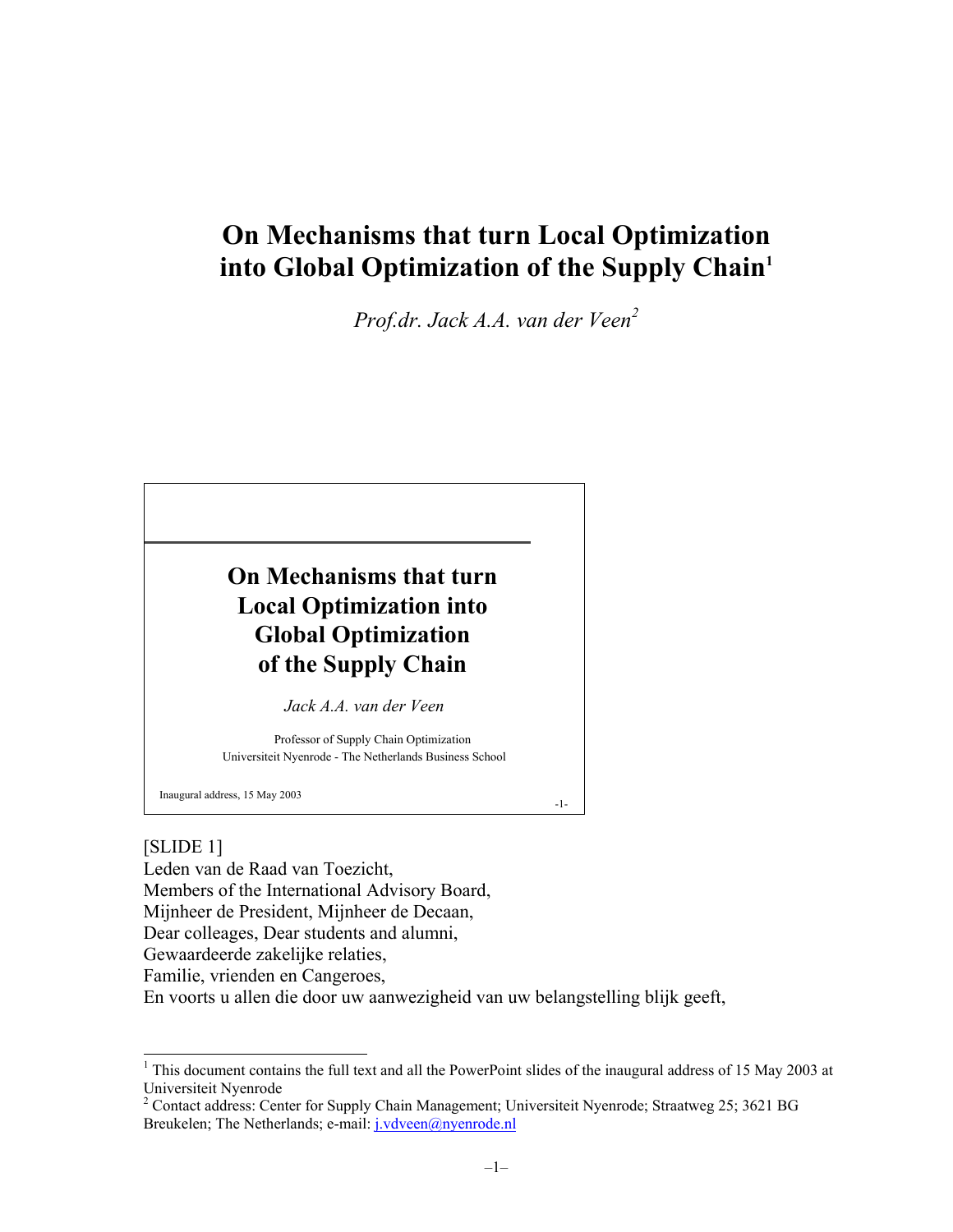In a way this inaugural lecture marks my twelve and a half year anniversary at Universiteit Nyenrode. Over the last couple of weeks many people have asked me why it took me more than three years to give this inaugural address. Finally I found an answer. Namely that I wanted to make this particular opening statement. So, today marks my 12 ½ years anniversary at Nyenrode. It is fair to say that since I came to Nyenrode in December 1990, the world has drastically changed. Of course I do not claim any causal relation, don't blame me! But the Nyenrode world, my personal world and the Business world indeed have changed quite drastically.

Although I am sure that some of you would find this far more interesting, I will not get into my reflections on the changes at Nyenrode. And I will also not discuss the developments in my personal life. Instead I will focus on the field of management education.

Over the last 12 ½ years the field of Business Administration has seen many new trends, ideas and concepts. Some of them were even announced as philosophies or still even better; a new paradigm! Also, many of these ideas turned into hypes. That is, they disappeared almost as fast as they became immensely popular.



[SLIDE 2] More frequently than not, a philosophy is given a tree-letter acronym. It sometimes seems like a hype is not an hype unless there is a three-letter acronym associated with it. Since nowadays fantasy is running out, also four-letter acronyms come into play. This slide shows some of the concepts that I came across in my area of expertise. The little quiz is that if you can proof that you know all of these, you are eligible for an MSc or MBA degree of your liking. In this context it is maybe worthwhile noting that MSc, PDP and MBA are three letter acronyms as well!

For a reason that I find hard to explain, my professional interest over the last 7 years has been with one of these upcoming concepts namely supply chain management. First, it is to be said that Supply Chain Management has many features of a hype. At least the necessary condition is fulfilled: it can be abbreviated to a three-letter acronym, namely "SCM".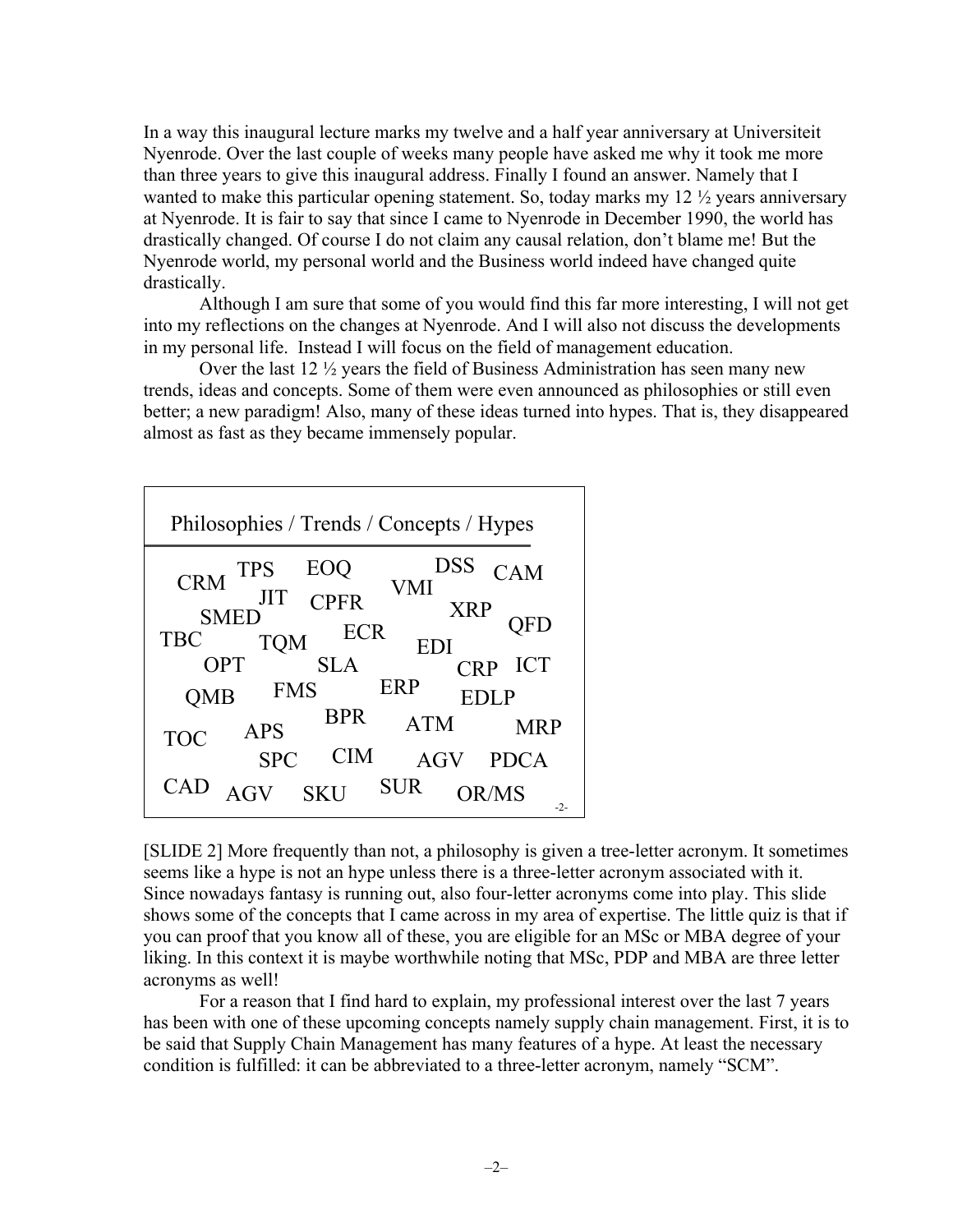

[SLIDE 3] The term "Supply Chain Management" came up around the mid-nineties. And as typically for a hype, before we knew it, the term Supply Chain Management was adopted by virtually everybody. The purchasing people saw it as a new name for at least a subset of their activities. In Logistics there were many people who simply renamed their field as Supply Chain Management as they believed this sounded much sexier than simple Logistics. When talking about sexy, Marketeers are not far away. Also Marketing adopted Supply Chain Management as their activity. But then, of course, Marketing always has to do things differently, so they called it *Demand* Chain Management. The underlying ideas however, were exactly the same.

The result of this renaming business is a total chaos. It created an enormous confusion over terminology. The situation today is that if you ask 10 managers what they think that Supply Chain Management is, you most probably get 10 different answers.

Even more serious is the fact that the key ideas of Supply Chain Management are flooded by old and well-known ideas. This created the impression of "old wine in new bottles" or "the emperors new clothes". The fundamental and valuable new ideas of Supply Chain Management are obscured by old ideas in such a way that many people have lost interest.

Clearly, in this situation it is the role of a business school professor, like myself, to explain the public what is really new about Supply Chain Management, to distinguish the humbug from the fundamental conceptual ideas and to put the new concepts in perspective.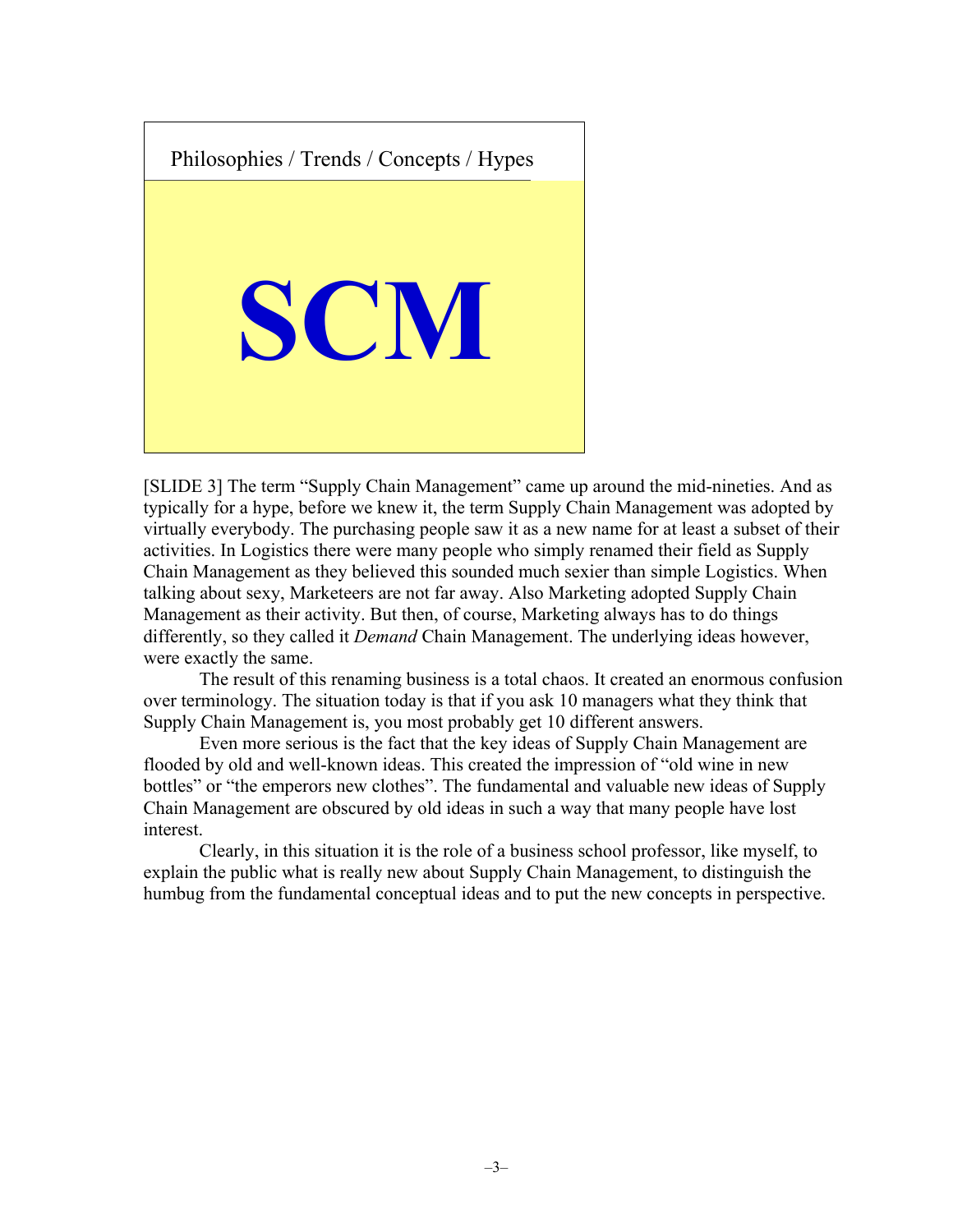

[SLIDE 4] It is with this in mind that at the start of this lecture, I will spend some time on explaining what I feel that Supply Chain Management is. So, let me start with a definition of Supply Chain Management. I can understand that to you in the audience this comes across as being a rather boring exercise. Yet another academic that has to define the obvious. But unfortunately the definition is really required to understand where I am coming from. And it is also necessary for understanding my key message. So, don't switch off now, please bear with me.

On this slide a workable definition of Supply Chain Management is given. There are several words important words here. The first are "supply chain" and "several entities". To show what this means, let me give two simple examples of supply chains.



[SLIDE 5] The first example shows the supply chain of diary products up to the store of Albert Heijn. Since the opening of this wonderful Albert Heijn Building, the unwritten law at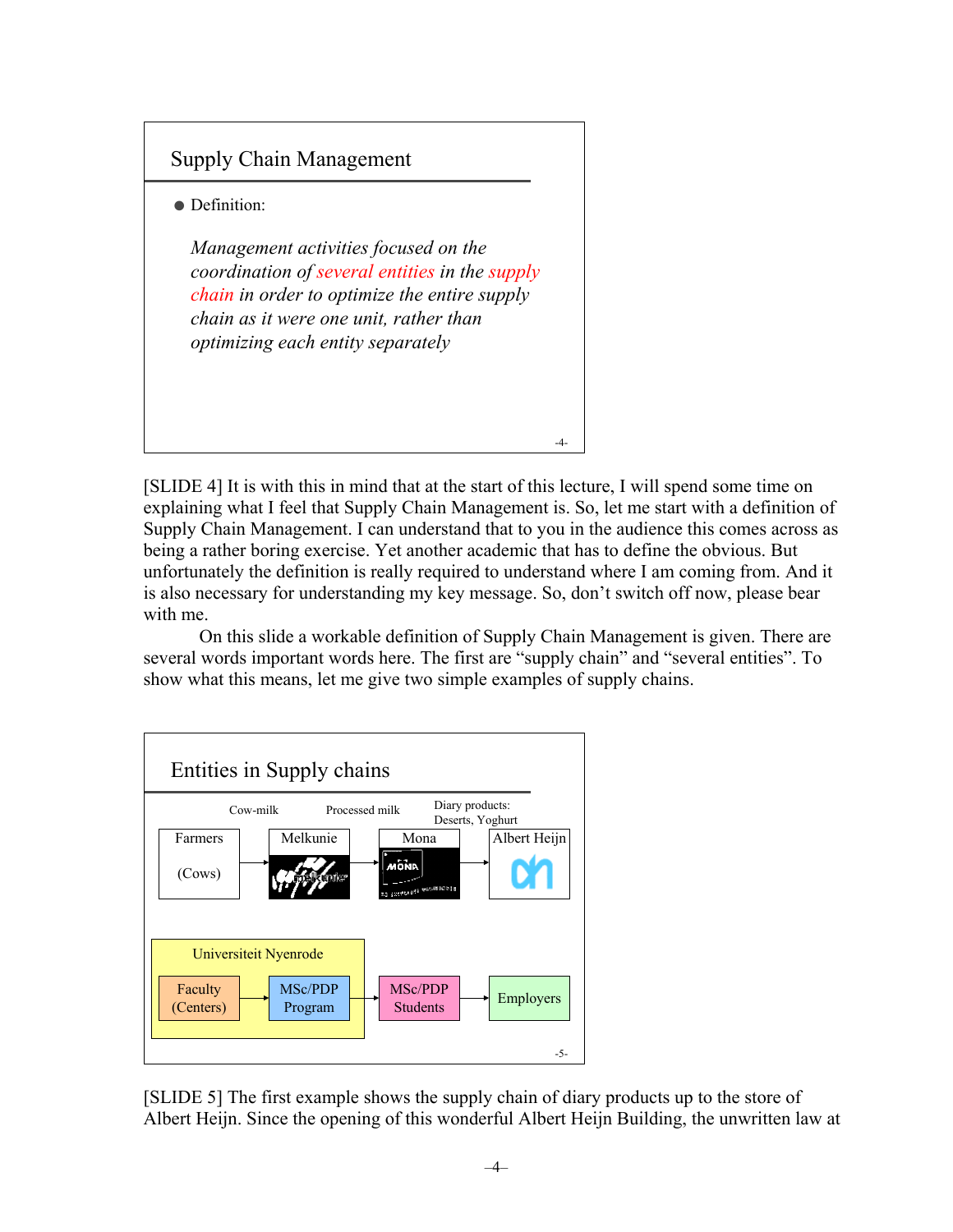Nyenrode is that Albert Heijn is to be mentioned at least once in each lecture. So that point is now checked.

The second example shows the supply chain of our programs at Nyenrode. The little arcs in both supply chains represent buyer-supplier relationships. So, for example Albert Heijn buys the deserts from Mona and the Nyenrode centers sell their courses to the MSc program.

It is to be noted that supply chains exist for physical products but also for services. Furthermore, the entities can be different organizations but also different units within one organization.

If we take this one step further we can sketch the following situation.



[SLIDE 6] A supply chain consists of several independent autonomous organizations like Mona en Albert Heijn. An organization may consist of various Business Units. For instance a company like Unilever has two global divisions namely Home & Personal Care and Unilever Bestfoods, each of which are divided in several Regions. Each of these Regions can be considered as a Business Unit. Within a Business Unit there usually are various departments or functions like Purchasing, Operations, Marketing and Logistics. All these companies, business units and functions are entities in supply chains.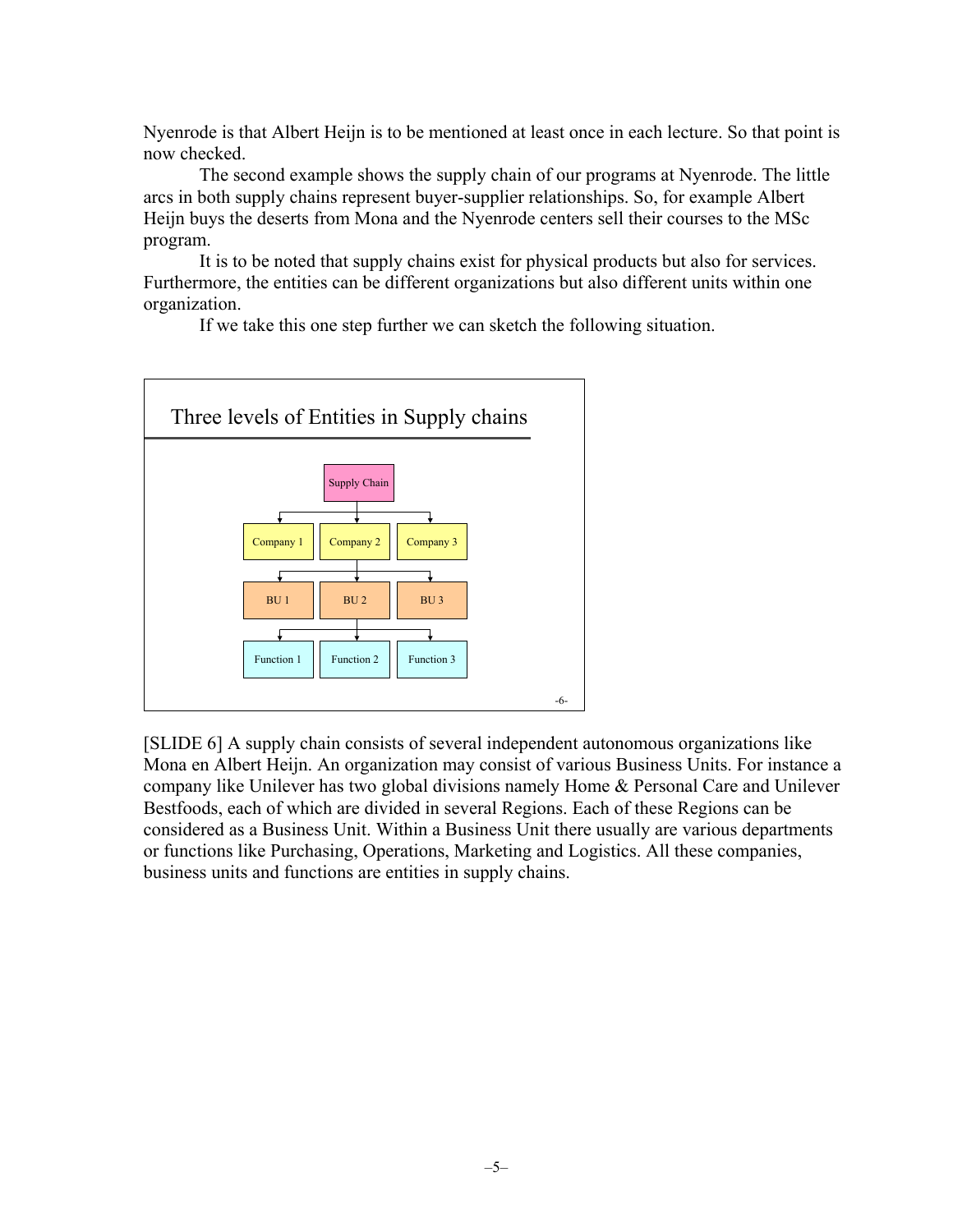

[SLIDE 7] The other words of importance in the definition are "coordination" and "one unit". The key idea is that the several entities should work together to get to the best result for the combined entity. Depending on who the entities are, we can establish at least three levels of Supply Chain Management.



[SLIDE 8] At the first and lowest level, the various functions in the organization should work together to get to the best results for the Business Unit as a whole. My colleague Ad van Goor always says that this has little to do with Supply Chain Management. He feels that such coordination issues between the various functions relate to general management rather than to supply chain management. To him this is old wine in new bottles. A typical case of renaming old ideas. Although I fully agree, it is to be mentioned that when we set up the Center for Supply Chain Management at Nyenrode back in late 1996, we felt that the professors in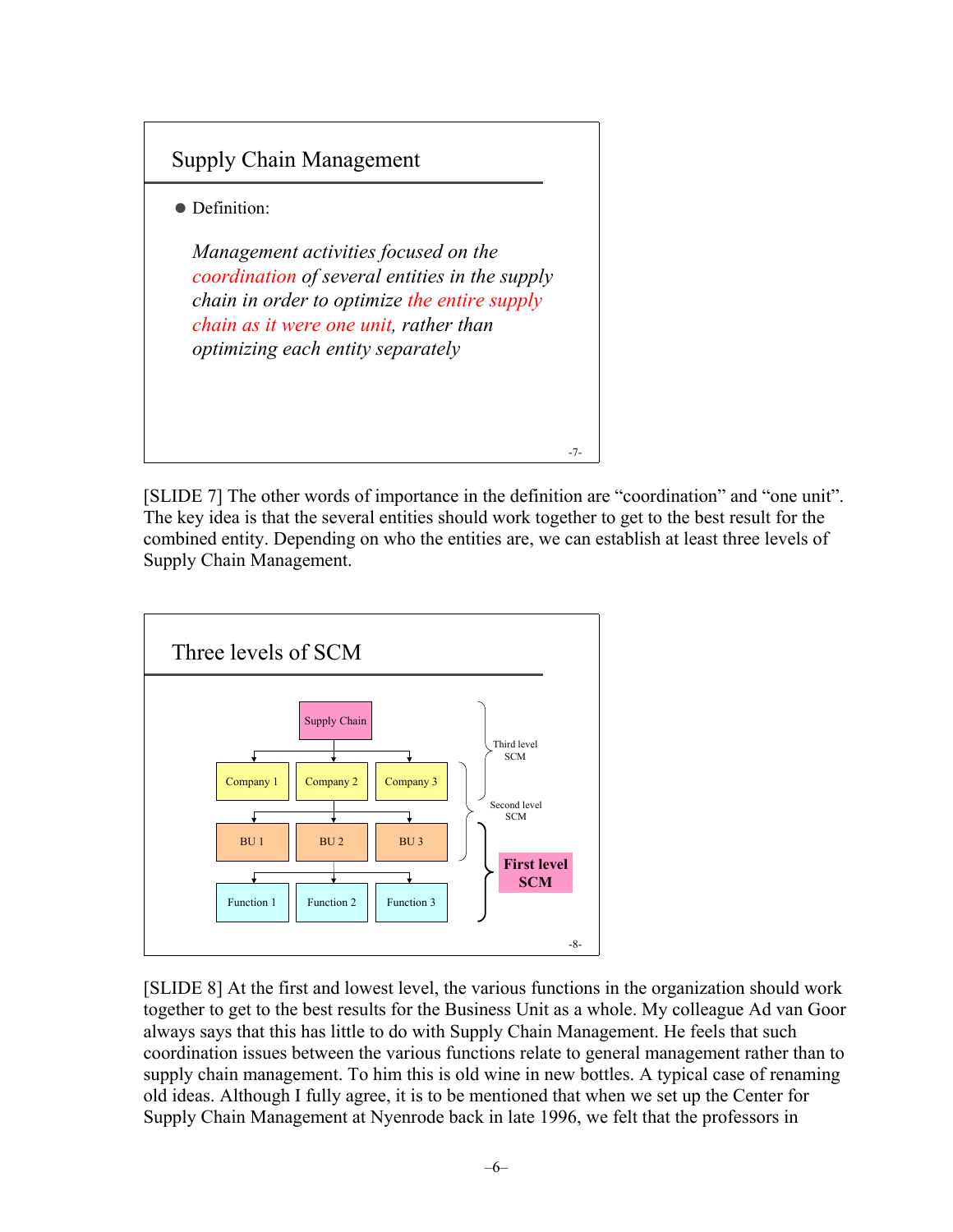Marketing, Purchasing, Operations, Logistics and Information Management all should be put together in one integrated Center. In other words, we were using this level of Supply Chain Management as the key reason for creating the center the way it was created.



[SLIDE 9] At the second level of Supply Chain Management, it are the various Business Units that should be working together to get to the best result for the Corporation. Typical issues at this level are joint purchasing, account management and the integration of operations and logistics. The term Supply Chain Software in fact relates to this level of Supply Chain Management.

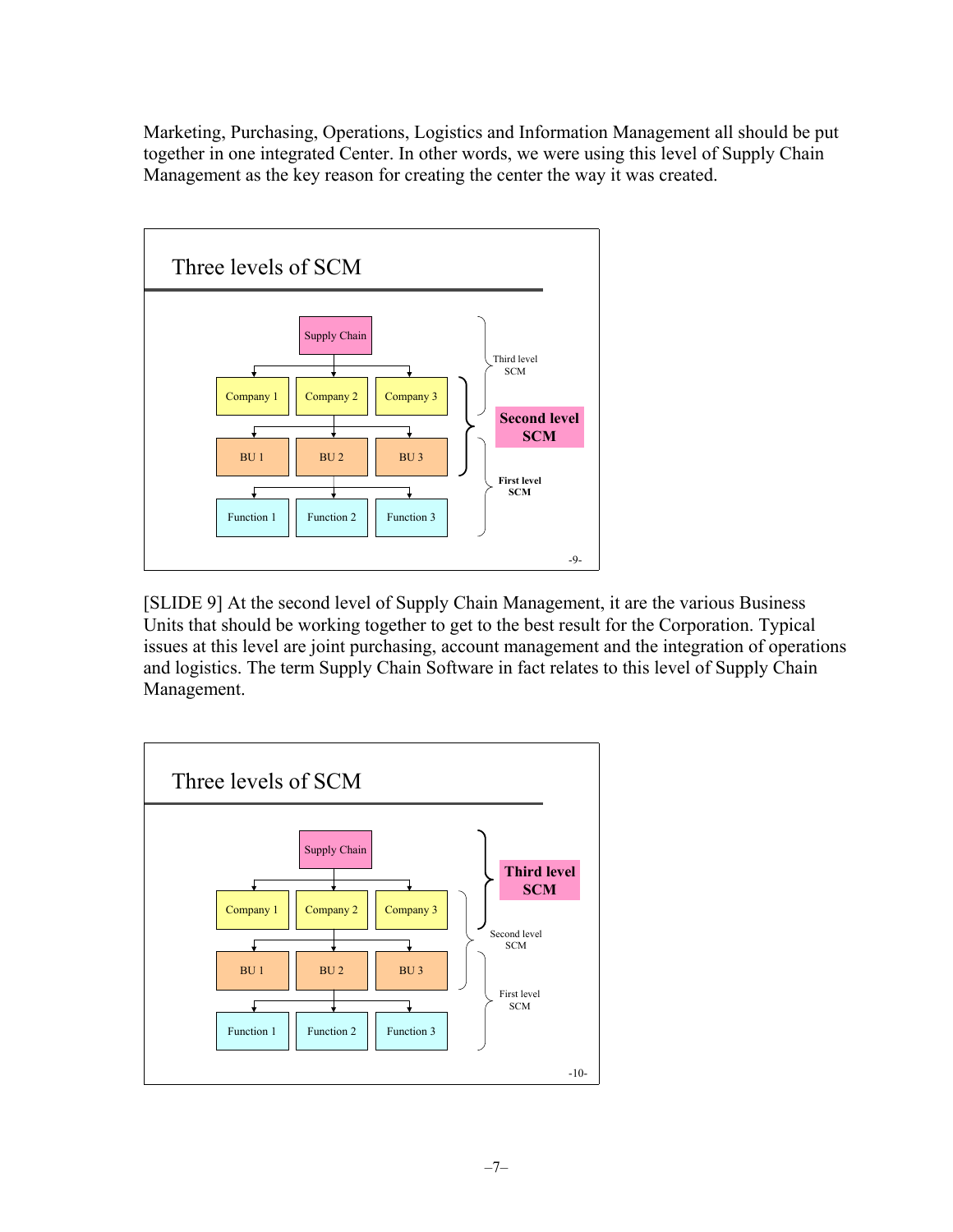[SLIDE 10] At the third and highest level of Supply Chain Management, it are the various companies that are to work together to get to the best situation for the supply chain as a whole. Compared to the previous two levels there is a fundamental difference here. The difference is that the supply chain does not have an owner. There is no one in charge of the entire supply chain. This may seem to be obvious. Nobody is surprised. However, the consequences turn out to be quite considerable.

In business and in other aspects of life, it is a well-known phenomenon that sometimes one person needs to step back from his personal goals and facilitate others to achieve their goals to the benefit of all. If, in sports, all team-members want to make the winning score the team is likely to loose because the defense is neglected. In a bicycle race the lesser gods hustle their tail of to get their best teammate in a good position towards the end of the race. At the end of an inaugural lecture it is customary for professors to thank their partner for baring with them while they had to prepare for the lecture. So, sometimes you have to sacrifice your own targets to elevate the performance of the total.

Now, let's take this idea to the three levels of Supply Chain Management. It is easy to see that the concept of relaxing the goals of the individual entities to achieve the goals of the higher organizational unit works, at least to some extent, on the first two levels of Supply Chain Management.

Such trade-offs between entities however is simply not feasible at the third level of Supply Chain Management. There are two simple reasons for this. Firstly, the entities at this level are autonomous companies. Each company has its own responsibilities and goals that are largely independent of the responsibilities of the other companies in the supply chain. Secondly, there is no owner of the supply chain, so in general no one is able to enforce a nonoptimal strategy to another company in the supply chain.

For me the third level of Supply Chain Management is the only new thing about Supply Chain Management. The other two levels largely fall into the category of old wine in new bottles. Not much new there.

# Supply Chain Management

• Definition:

*Management activities focused on the coordination of several entities in the supply chain in order to optimize the entire supply chain as it were one unit, rather than optimizing each entity separately*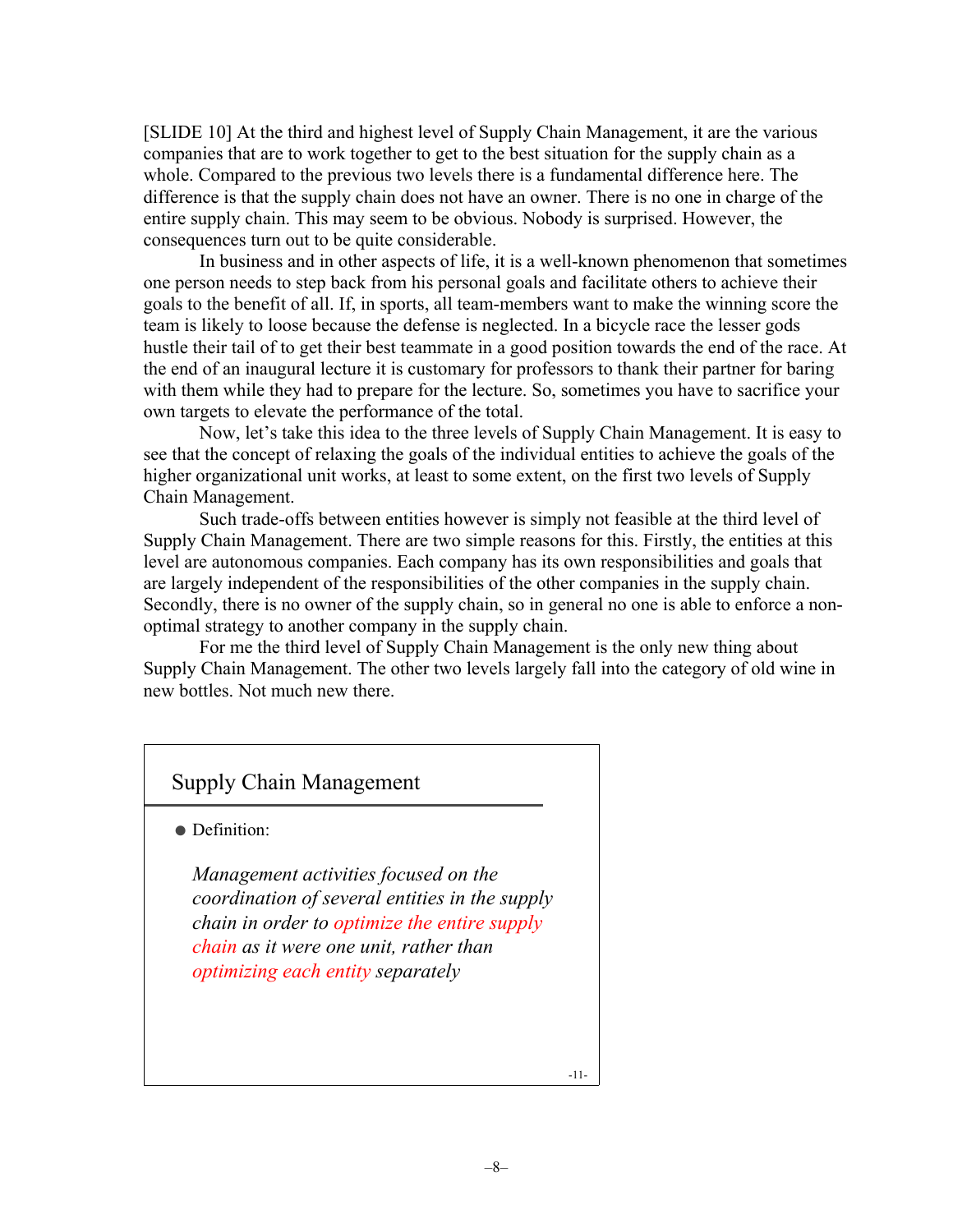[SLIDE 11] Back to the definition. The final words I would like mention relate to "optimization". Like terms as Quality and Flexibility, Optimization is frequently used without being defined properly. Surely, optimal is good. Nobody is against it. But when is a supply chain optimized? With my background in Econometrics it make sense to use optimization like it is used in the area of Mathematical Programming which is part of Operations Research or Management Science.



[SLIDE 12] In Management Science there are basically three important steps. The first step is to make a model from the complex, messy, real life problem at hand. Modeling is the art of including the most important aspects of the real life situation and to leave out the less relevant parts. At step two the optimal solution is found within the model. This is the area of mathematical methods and computer algorithms. The optimal solution is found within the well-defined model. In step 3 the optimal solution is translated back to the real life situation. In my work I intend to apply these steps to research supply chain decision making.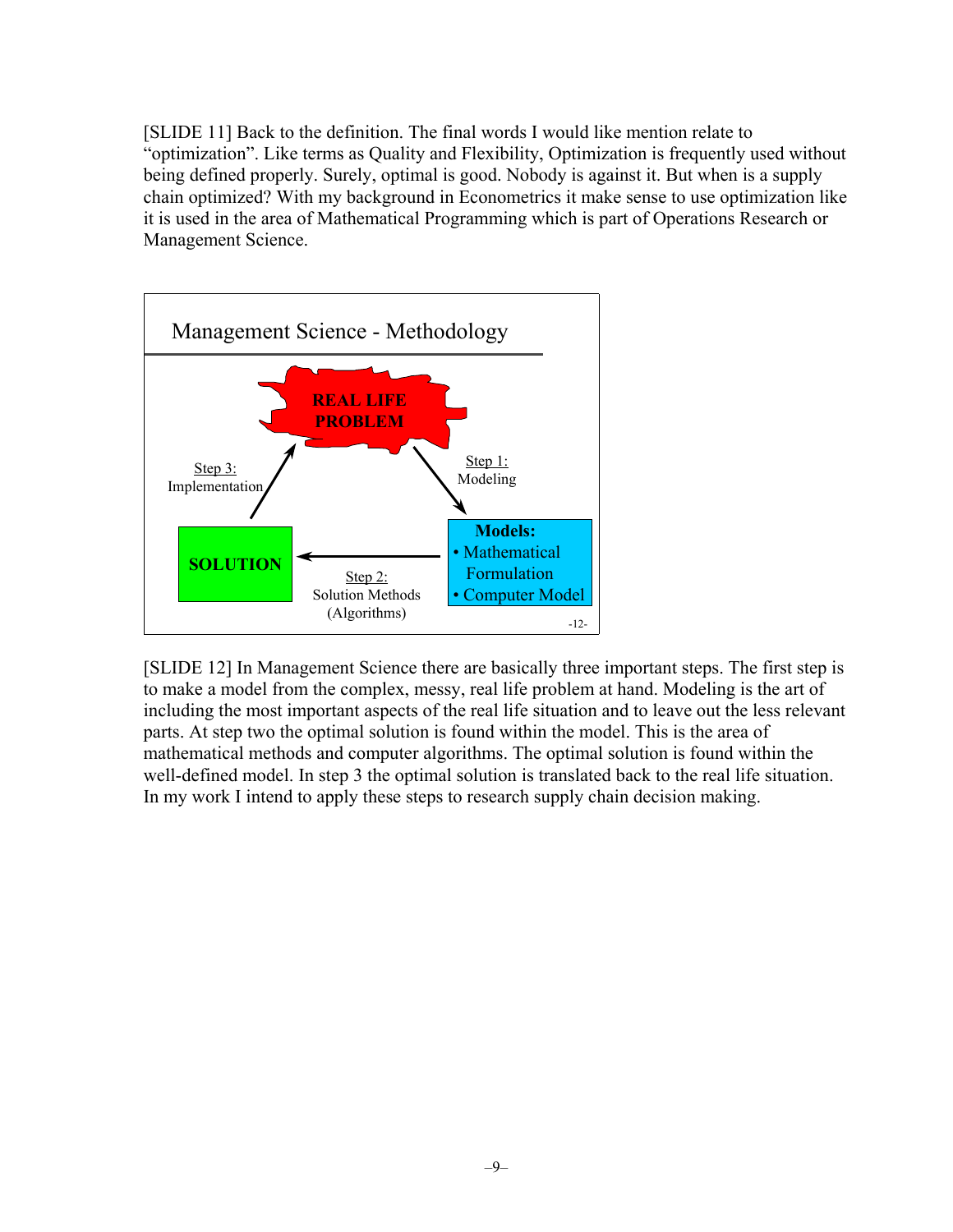

[SLIDE 13] In the definition of Supply Chain Management two types of optimization are mentioned. The first one is optimization of the entire supply chain. This will be referred to as "Global optimization". The whole, the global is to be optimized. The second one is optimization of each entity separately. This will be referred to as "local optimization".

The premises is that global optimization is better, or as least as good as, local optimization. If all the entities optimize their own situation this does not necessarily lead to an optimal situation for the total group of entities.



[SLIDE 14] If we take this one step further, we arrive at the following picture. In this slide we distinguish between pie-sharing and pie-growing. In the analogy the size of the pie reflects the overall profit in the supply chain and the size of the slice that each entity gets reflects the profits for that entity. Although pie-sharing might seem like a friendly activity, in the supply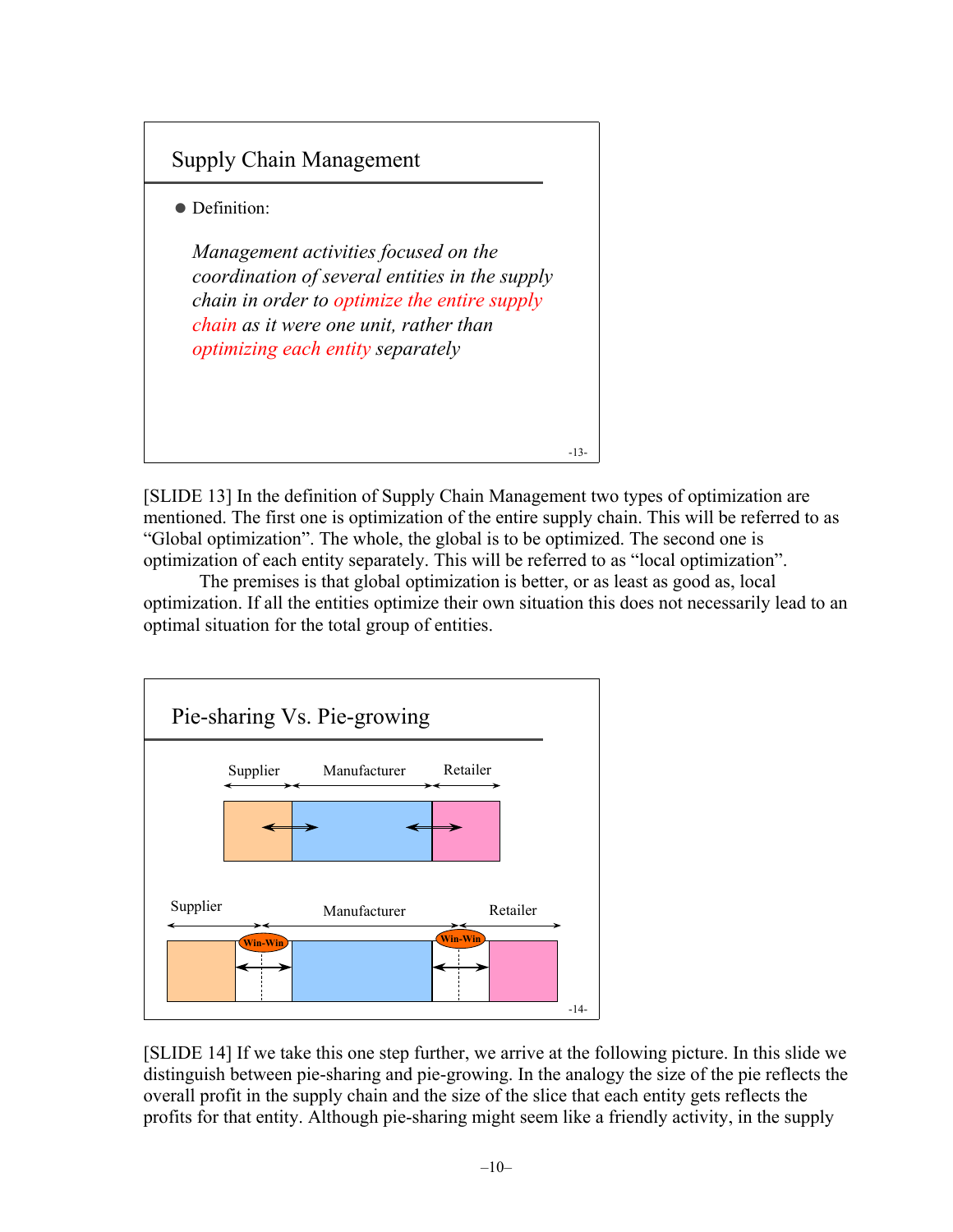chain pie-sharing is equal to ruthless warfare. That is, all entities involved will fight to get a larger part of the pie. Obviously, this is not possible unless at the expense of the other entities in the supply chain. In this zero-sum game, power is an important issue. If you are strong enough, if you are big enough, if you have enough power you can force the other parties to accept a lower price. Or you can force them to improve their service at the same price. As a consequence, your share of the pie will be larger since you take away a piece from the other entity. If you want to see how this powerplay works in practice, just pick up the newspapers of this and last week and read about the current warfare in the Pharmaceutics supply chain.

The other option on this slide is pie-growing. Here the idea is that the several entities work together, collaborate and coordinate. The result will be an increase in the profit of the total supply chain. The pie will become larger. And if the pie is larger, there is a larger slice available for everybody. In order words, all entities will benefit from working together, there will be a win-win situation. This idea is the fundamental concept underlying Supply Chain Management. If you do not believe in pie-growing, you do not believe in Supply Chain Management. And only if the pie grows, there can be a win-win situation. And a win-win situation is a necessary condition for Supply Chain Management on the third level.

When first confronted with this pie-growing concept, your likely initial reaction is: Well, very nice but, sorry, ... How is it possible that the pie gets larger through Supply Chain Management? How does this little piece of magic happen?

Well, if we rule out God and Harry Potter there are basically two possibilities to indeed increase the size of the supply chain pie.



[SLIDE 15] The first possibility to make the pie larger is to improve on the process between the various entities. Nowadays it is well-understood that the Customer is all important when running your business. The problem however is that frequently the organizational structure is around entities and not around customer processes. Like TQM, JIT and BPR, Supply Chain Management focuses on the processes to improve customer service and on removing inefficiencies between the silos. Many examples of substantial improvements created by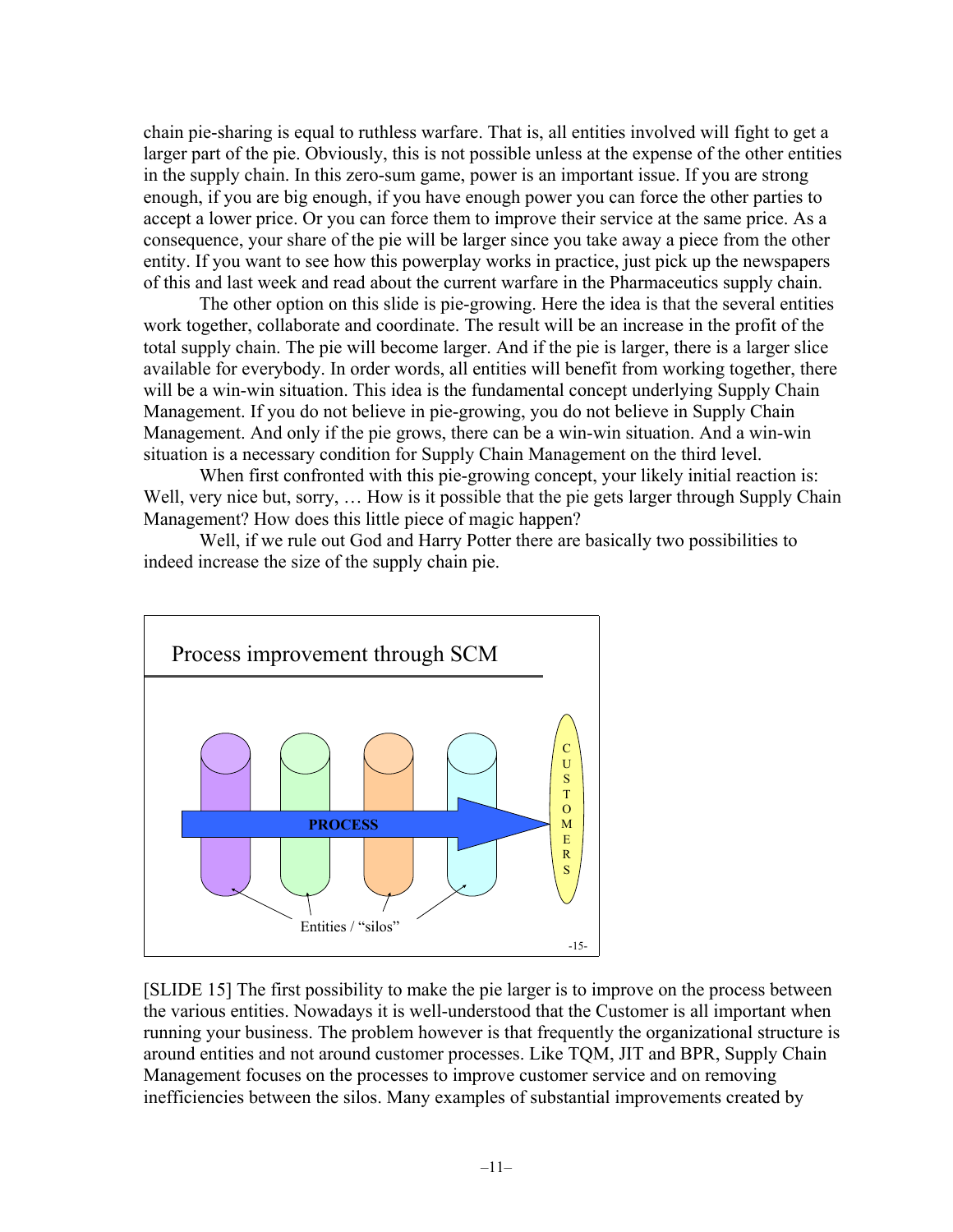process improvements are reported in the literature. Usually such improvements are described in terms of lower stocks, increased availability or fresher products.



[SLIDE 16] The other method to make the pie larger is trough an alignment of decisions of the several entities. In the remainder of this lecture I will focus on this specific aspect. So, I will focus on how to make decisions such that the pie gets larger and win-win is made possible. As mentioned before, I will use the Management Science methodology to explore this territory.



[SLIDE 17] As an introduction to this field I will take you to a very simple example. Let us look at the supply chain of rental videos. Frequently, I take Nils, our 7 year old son, to the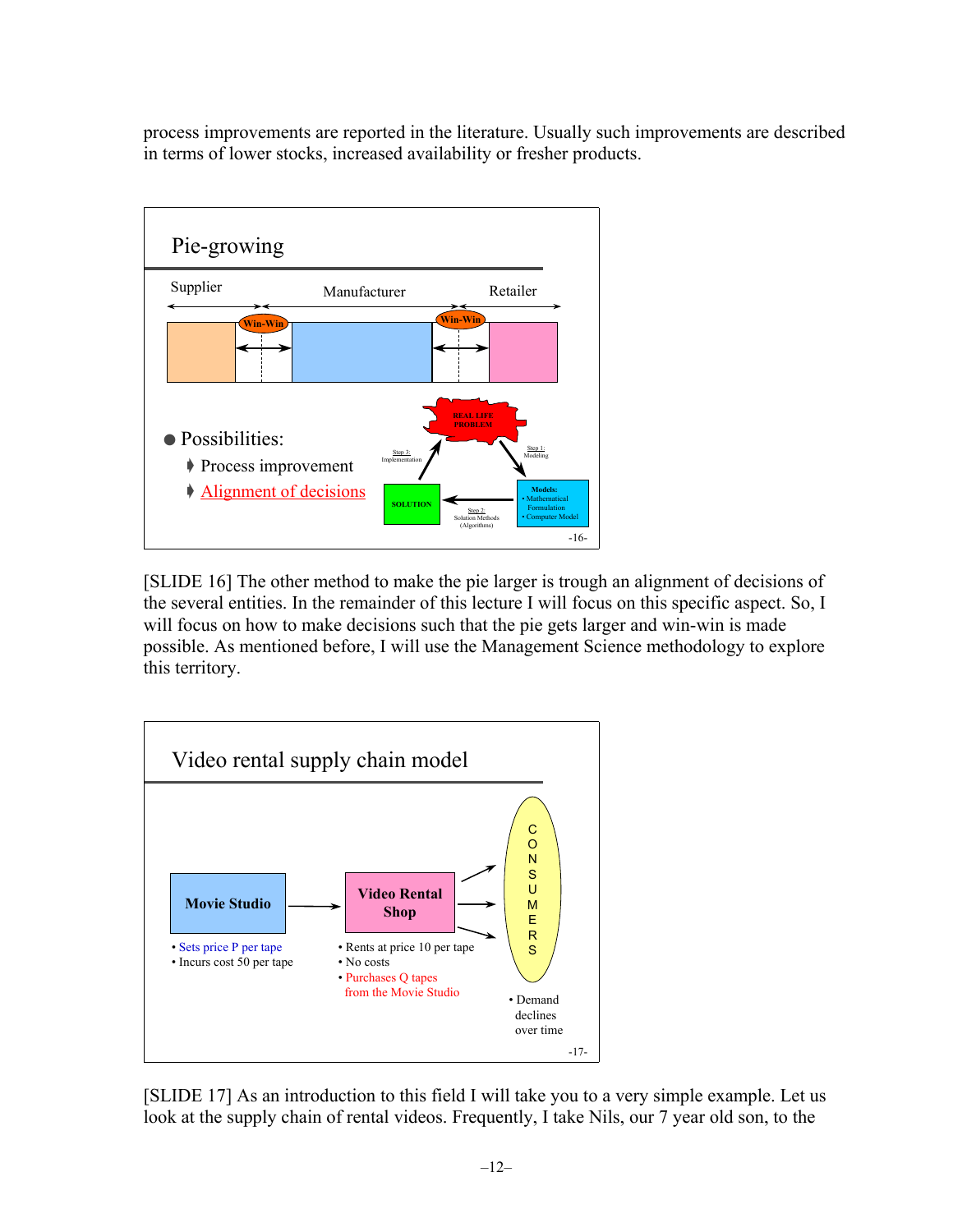local video rental shop to rent films like the "De Leeuwenkoning", "Platvoet en zijn vriendjes" or "Pokemon". Children seem to like to see the same film at least 25 times, but for grown-ups this is quite different. They are always looking for the newest video releases. When looking at the assortment of the day-rentals, one can observe that nowadays the available number of copies of the newest films is very large compared to some years ago. In the old days you had to make a reservation for a new video weeks in advance, now they are readily available on the shelves, you can just pick them up. This increased availability is the result of Supply Chain optimization and I would like to show you how this works.

In the model we look at only three entities, namely the consumers, the Video rental shop and the Movie studio.

The Movie studio produces the videotapes. The variable production costs are set at 50 per tape. Obviously there are also fixed costs, but as these are to be considered as sunk cost, we do not include these in the model. The Movie studio sells the tapes to the video rental shop at price P per videotape. As they are a monopolist, the Movie studio can set this price P as they choose to. So, the value of P is the decision of the Movie studio.

The Video rental shop purchases the tapes from the Movie studio. It is assumed that they do not have any other costs. Obviously, this is not very realistic. However, including operational cost in the model would only complicate matters without having any impact on the final insights and results. The purchasing quantity, denoted by Q, is a decision that is to be taken by the Video rental shop. The price for renting out videos to consumers is set at the market price of 10 per rental.

Finally we have the consumers, that is you and me. And of course sometimes my son Nils if there is a new Pokemon movie.



[SLIDE 18] The demand for the new released video is shown on this slide. Initially the demand will be as high as 24 tapes per day. But then over time the demand will decline. After 30 days there is no more demand for the tape as most people have already seen the film or because new films have been released taking away the interest. The Video rental shop is likely to choose their purchased number of tapes somewhere between the maximum demand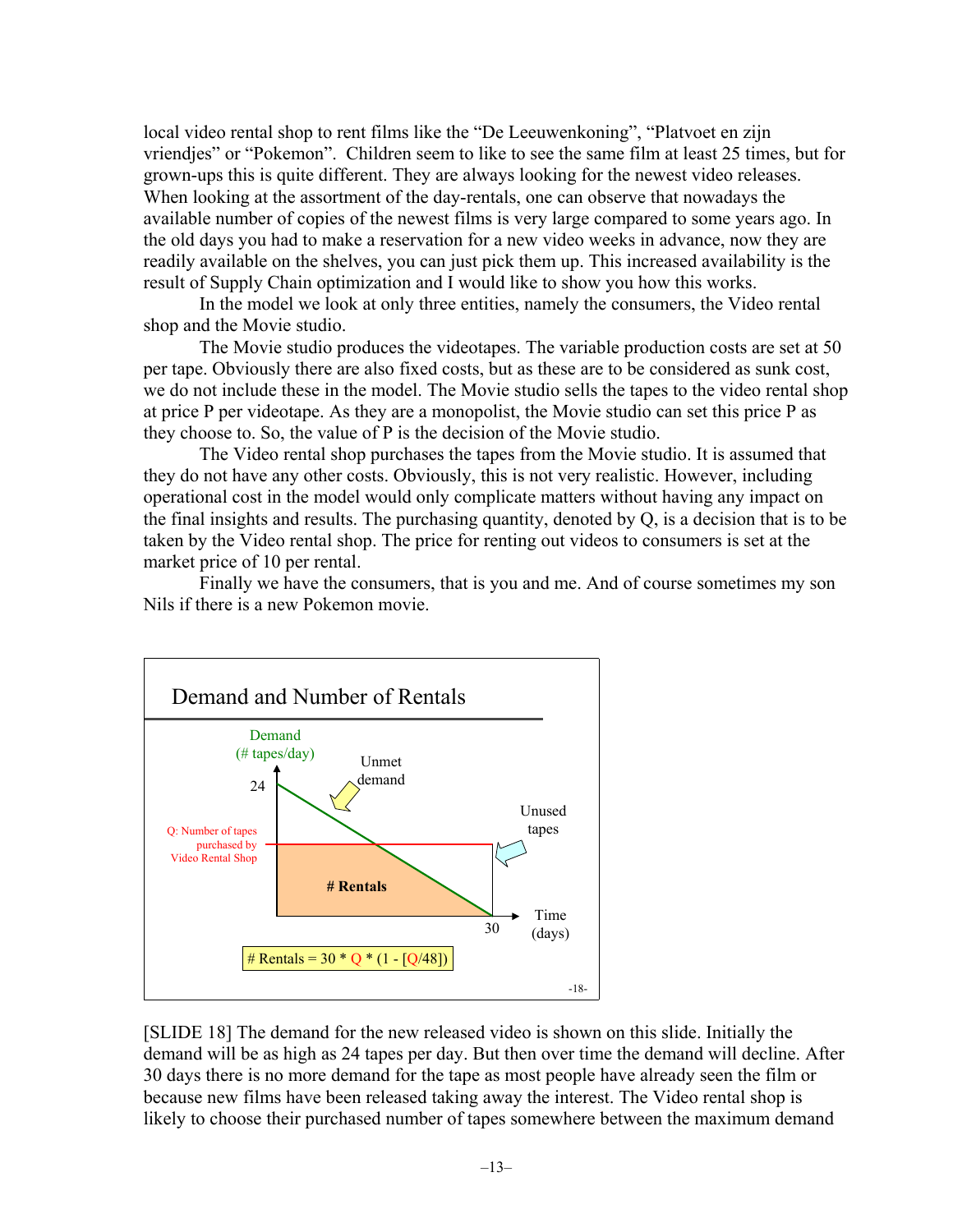and zero. They are trading of the cost of the tape versus the number of rentals they can achieve. Clearly this will lead to a certain degree of unfilled demand and also a certain degree of unused tapes. The number of rentals resulting from an order quantity Q can be determined as the shaded area in this graph and is given in the formula on the bottom of this slide.



[SLIDE 19] In this model the Video rental shop is facing purchasing price P on the one hand and the demand of the customers for the tapes on the other hand. In optimizing their own situation they would like to choose the order quantity Q such to optimize their own profit.

The situation for the Movie studio is that they like to set the price P to maximize their own profit. This profit is determined by the revenue created through selling Q tapes to the Video rental shop minus the costs of 50 for making each tape.

The supply chain profit is simply defined by the profit of the Movie studio plus the profit of the Video rental shop.

We will study this model under two scenarios. In the first scenario each of the entities will optimize their own situation. This scenario will be called Solitaire. In the second scenario, called Partnership, the two entities sit together and jointly decide about the number of tapes that should be made available. Here the objective is to maximize the supply chain profit.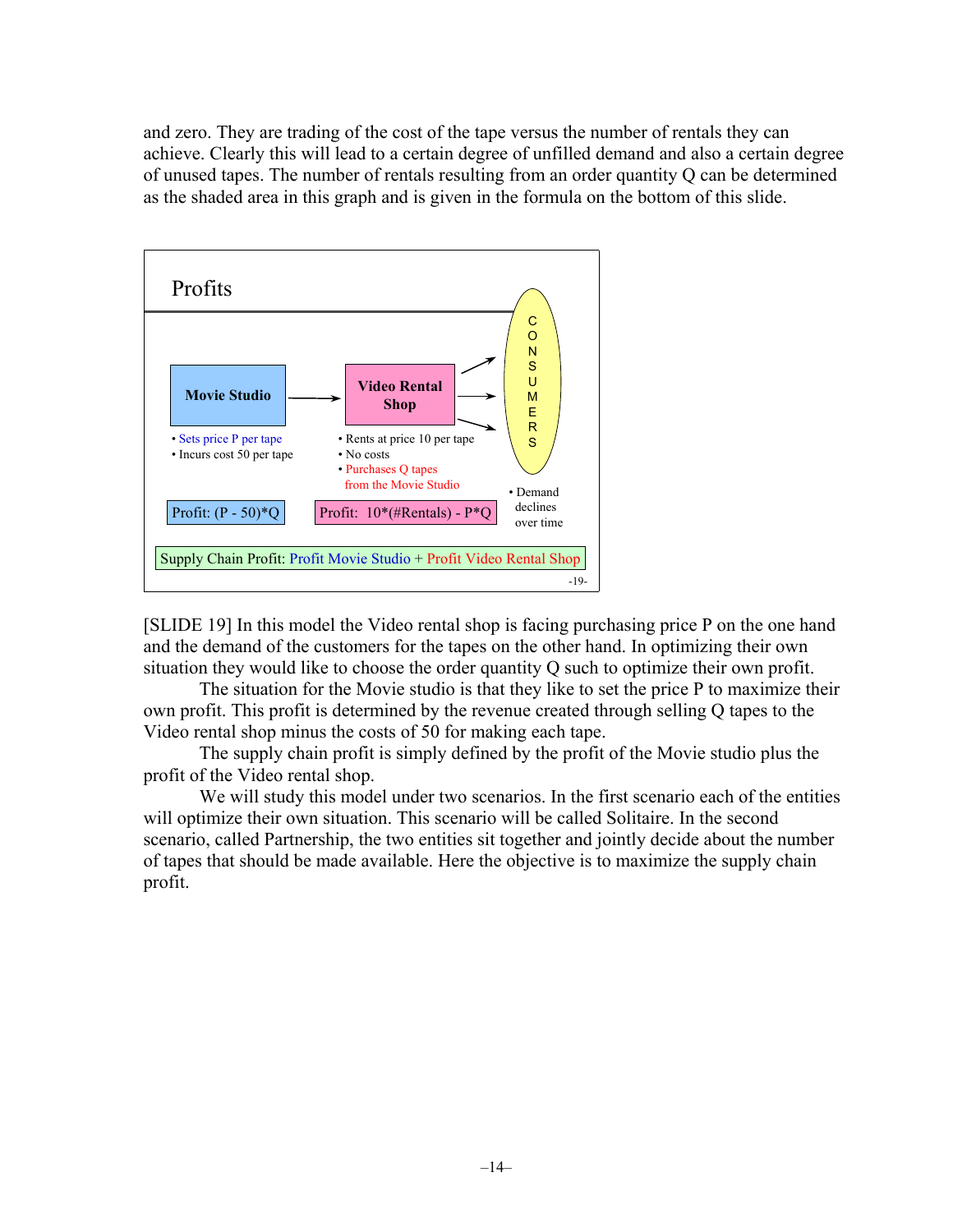

[SLIDE 20] First we will study the Solitaire scenario. Let us start with the situation of the Video rental shop. For a given price P their profit is a quadratic function of their decision variable Q. Using straightforward optimization techniques the optimal quantity Q can be determined. Substituting the optimal quantity in the profit function will give the optimal profit for the Video rental shop as shown on this slide.



[SLIDE 21] Let us now take a look at the situation of the Movie studio under the Solitaire scenario. Assuming that the Video rental shop will order their optimal quantity, the profit for the Movie studio can be expressed as a quadratic function in P. Again it is easy to find the optimal value of P which turns out to be 175. The profit of the Movie studio will be 1250. Consequently the Video rental shop will purchase 10 tapes and their profit is 625.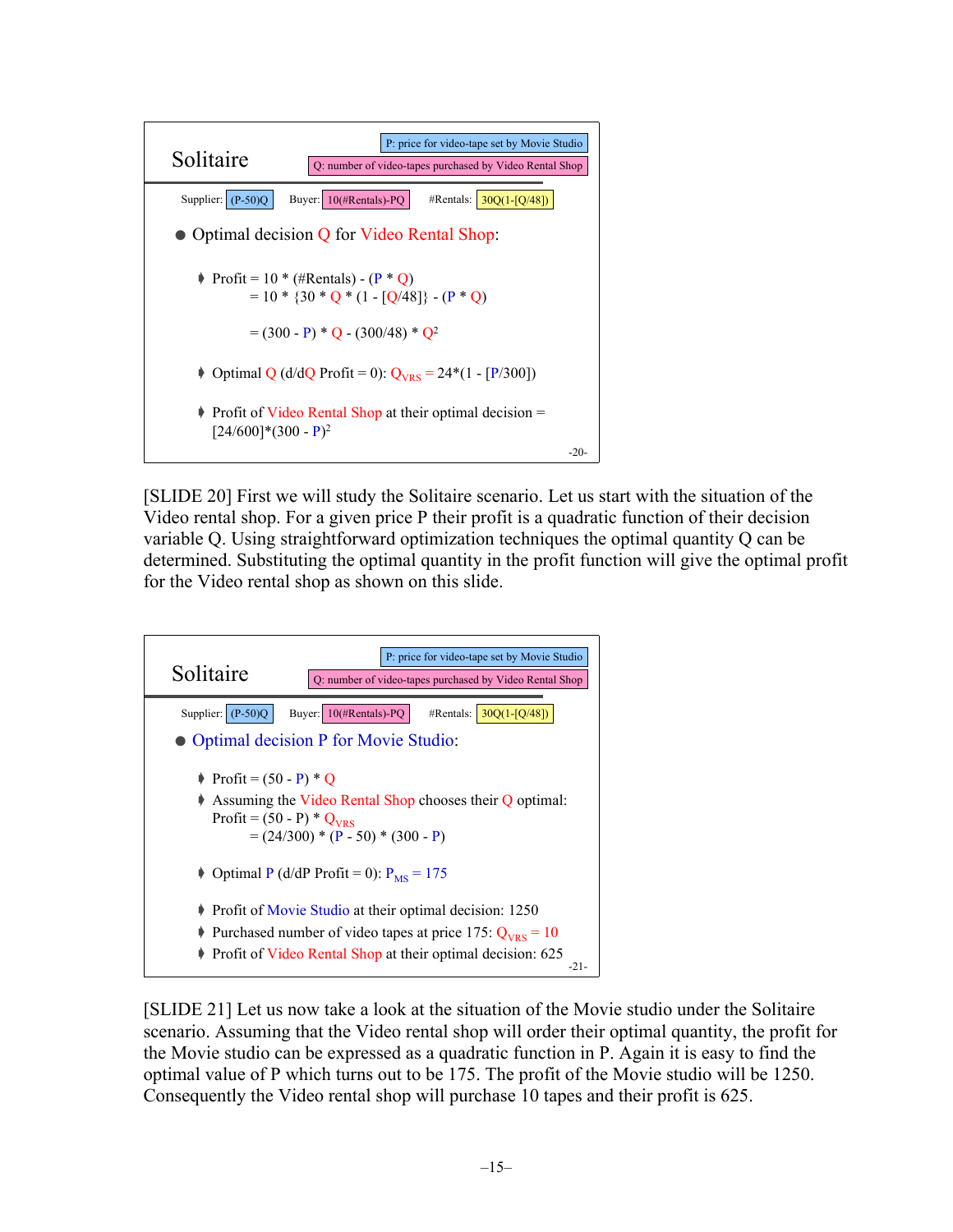

[SLIDE 22] Even if the earlier analysis went to quickly for you, it is worthwhile studying the graph on this slide. The red line shows the profit of the Video rental shop for various prices charged by the Movie studio. Please do note that this line assumes that the Video rental shop will order their optimal quantity. It was to be expected that the higher the price the Movie studio charges for the videotapes, the lower the profit of the Video rental shop is. So, no surprises here.

The blue line shows the profit for the Movie studio for the various prices charged by themselves. Initially the profit line goes up which shows the benefit from the increased price received per unit. But after a certain point the profit goes down again reflecting that the Video rental shop will buy fewer tapes from the Movie studio. As observed earlier, the optimum price is 175 with associated profit 1250.

Usually the actual price P and therefor the associated profits for the Movie studio and Video rental shop are the outcome of the negotiation between the two entities.

The green line shows the total profit of the supply chain, which is obtained by adding the profits of the two entities.

Now, there are at least three important observations to be made from this graph. The first observation is that the supply chain profit is not a fixed amount. The higher the price is, the lower the joint profit of the Movie studio and the Video rental shop. In other words the pie does not always have the same size. By choosing various values for the price P, the supply chain pie gets larger or smaller.

The second observation is that in the case that both entities optimize their own situation, which is reflected in the graph by  $P = 175$ , the supply chain profit is not at its maximum. In other words: here local optimization does not lead to global optimization.

The third observation is that the maximum supply chain profit of 2500 is only reached if the price of the videotapes would be 50. That is if the price is equal to the variable cost of making the tape. Although this price would be very beneficial to the Video rental shop, the Movie studio is very unlikely to agree to such a price, as their profits will become zero. So, whatever the outcome of the price negotiation is, the supply chain profit will not reach the highest possible value. In other words, the supply chain will not be optimized in the Solitaire scenario.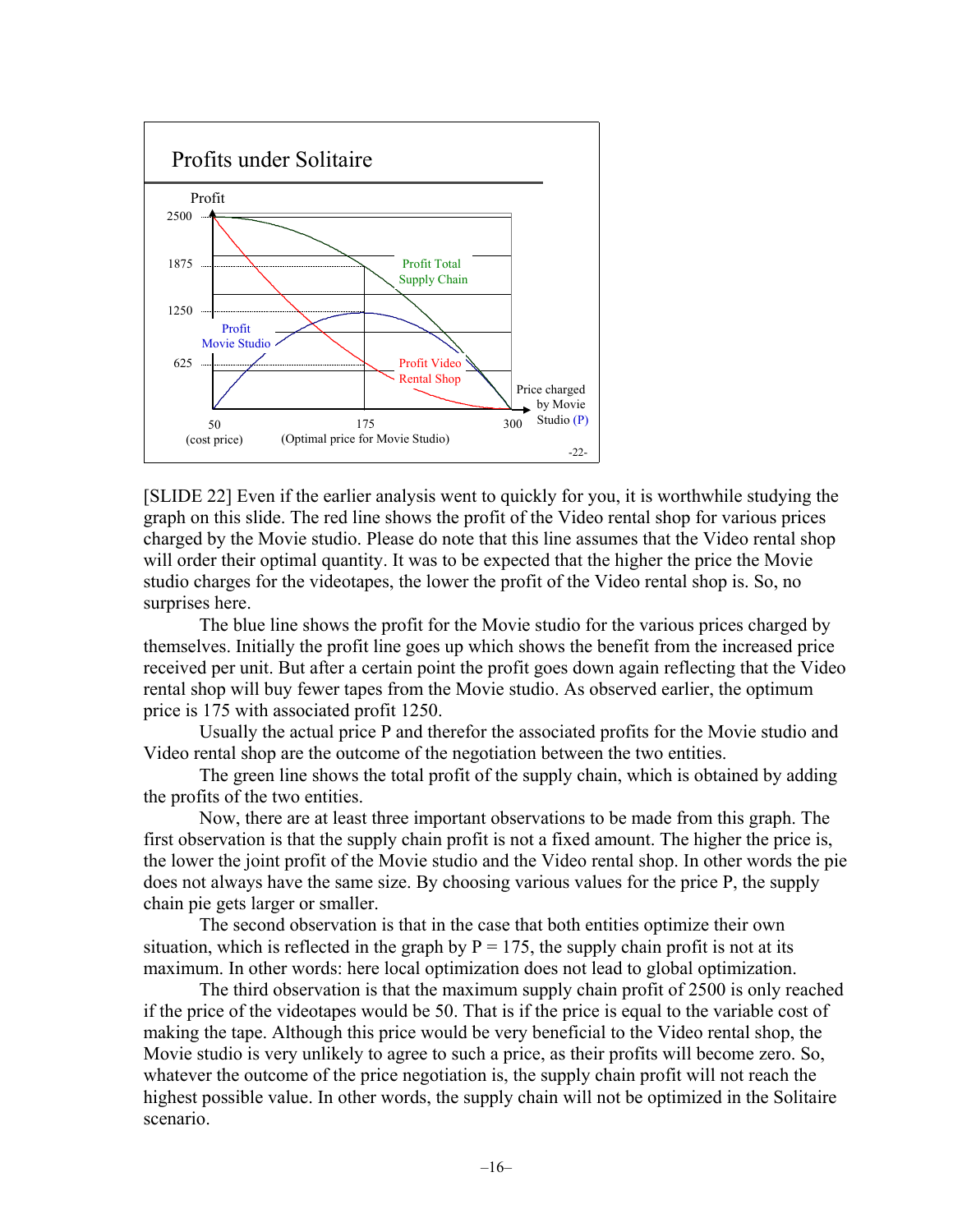

[SLIDE 23] Let's now move on to the Partnership scenario. Here the two companies sit together as real partners and jointly decide what to do. That is, they will act as if the supply chain is one unit. And the two partners jointly want to maximize the supply chain profit. It is important to note that in optimizing the supply chain as one unit, the price P charged by the Movie studio becomes irrelevant. That is, the price P becomes an internal transfer price. Whatever the Movie Studio gets is paid by the Video rental shop. In Dutch this is the famous concept of Vestzak-broekzak. So, the profit function of the supply chain is not dependent on P but is a quadratic function of Q only. Again it is easy to find the optimal value for Q, which turns out to be to make 20 tapes available to the consumers. The associated profit is 2500. This hardly is a surprise because we already saw in the Solitaire scenario that this was the highest possible profit.

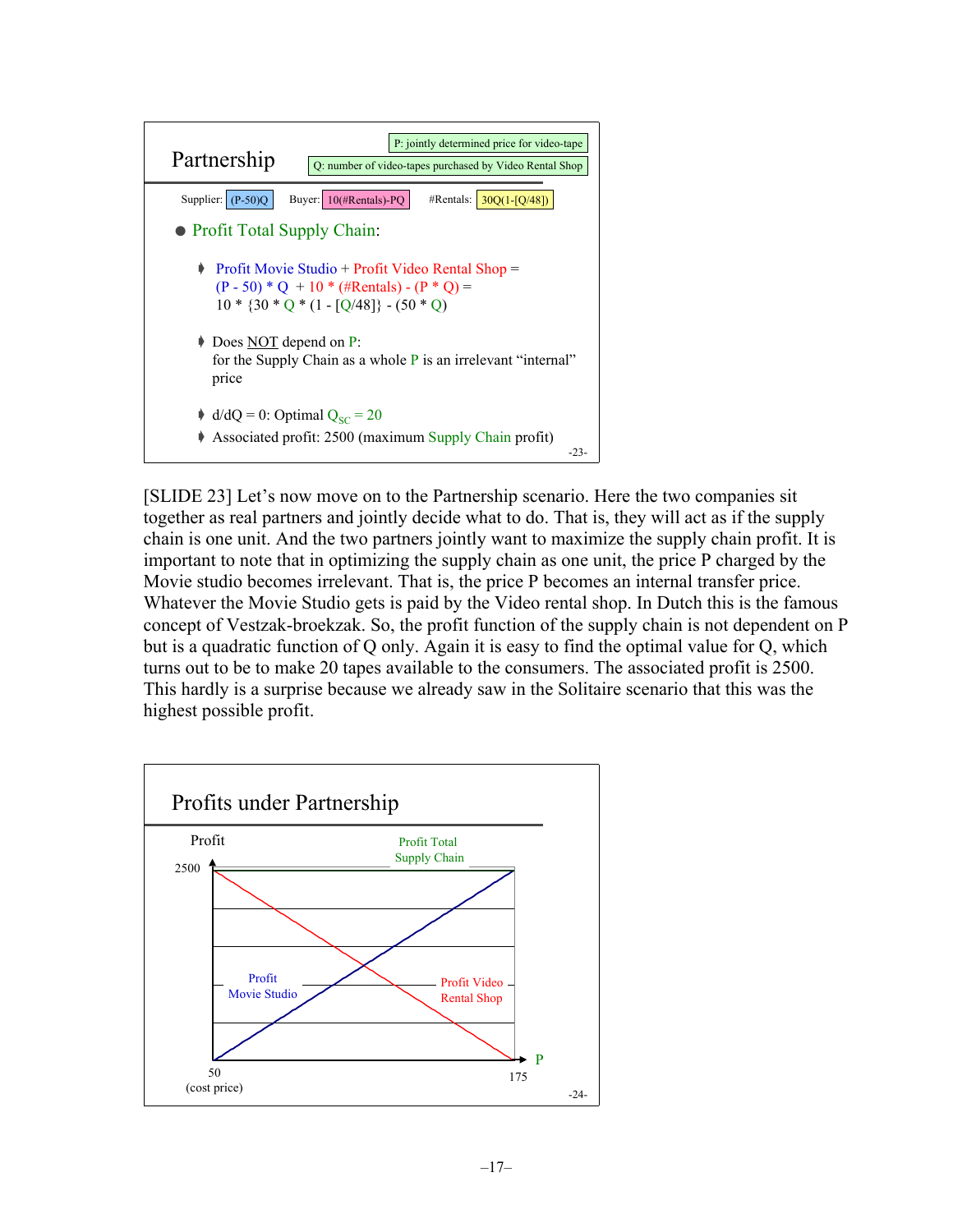[SLIDE 24] The next issue that the Movie studio and Video rental shop are facing is how to split up the profit between them. Obviously, here the transfer price does come into play. It is easy to see that in fact the profits of the two entities become linear functions in P. The higher the transfer price of a videotape the more profit goes to the Movie studio and the less profit goes to the Video rental shop. But the important thing is that the total profit will always remain the same, namely 2500, the maximum possible supply chain profit.

Now, how would the transfer price P be determined in this situation? One thing that is likely to happen is that both entities would only be interested in a Partnership if they will gain from this Partnership when compared to the Solitaire scenario. That is, they would like to find a win-win situation.

Therefore the relevant question is: does a win-win situation actually exist? As you would have guessed, the answer is yes. Yes, a win-win situation does always exist. Well, at least within this model.



[SLIDE 25] To see how this works let us assume that in the Solitaire scenario both entities are locally optimized. Recall that this was achieved at a price of 175. At that price the profit of the Movie studio is 1250 and the profit of the Video rental shop is 625.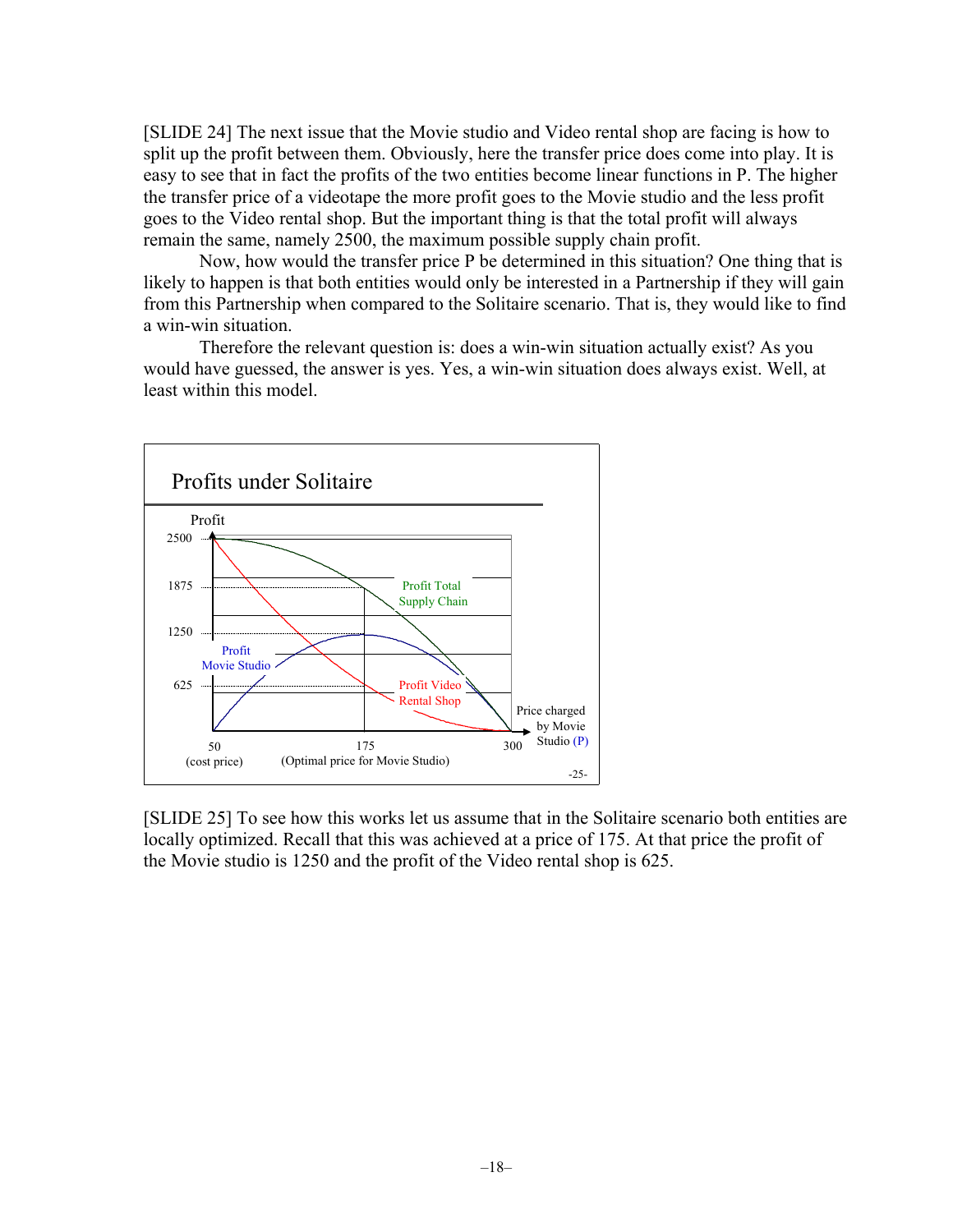

[SLIDE 26] Therefore the Movie studio would only be interested in the Partnership if the resulting profit would be higher than the 1250 they got from the Solitaire scenario. It is easy to see that this only happens if the blue line is above the pale blue line, which happens if the transfer price is at least 112.5. Similarly, the Video rental shop wants its profit to be at least 625 which happens if the transfer price is not larger than 143.75. So, for instance if the transfer price is 125 both entities will increase their profits when compared to the Solitaire scenario.



[SLIDE 27] The results so far are summarized on this slide. It can be seen that the profit increase from forming the partnership can be quite substantial. This slide also shows where the additional profits came from. The larger supply chain pie is not due to some Harry Potter type of magic, but due to Supply Chain Optimization. Since the number of tapes made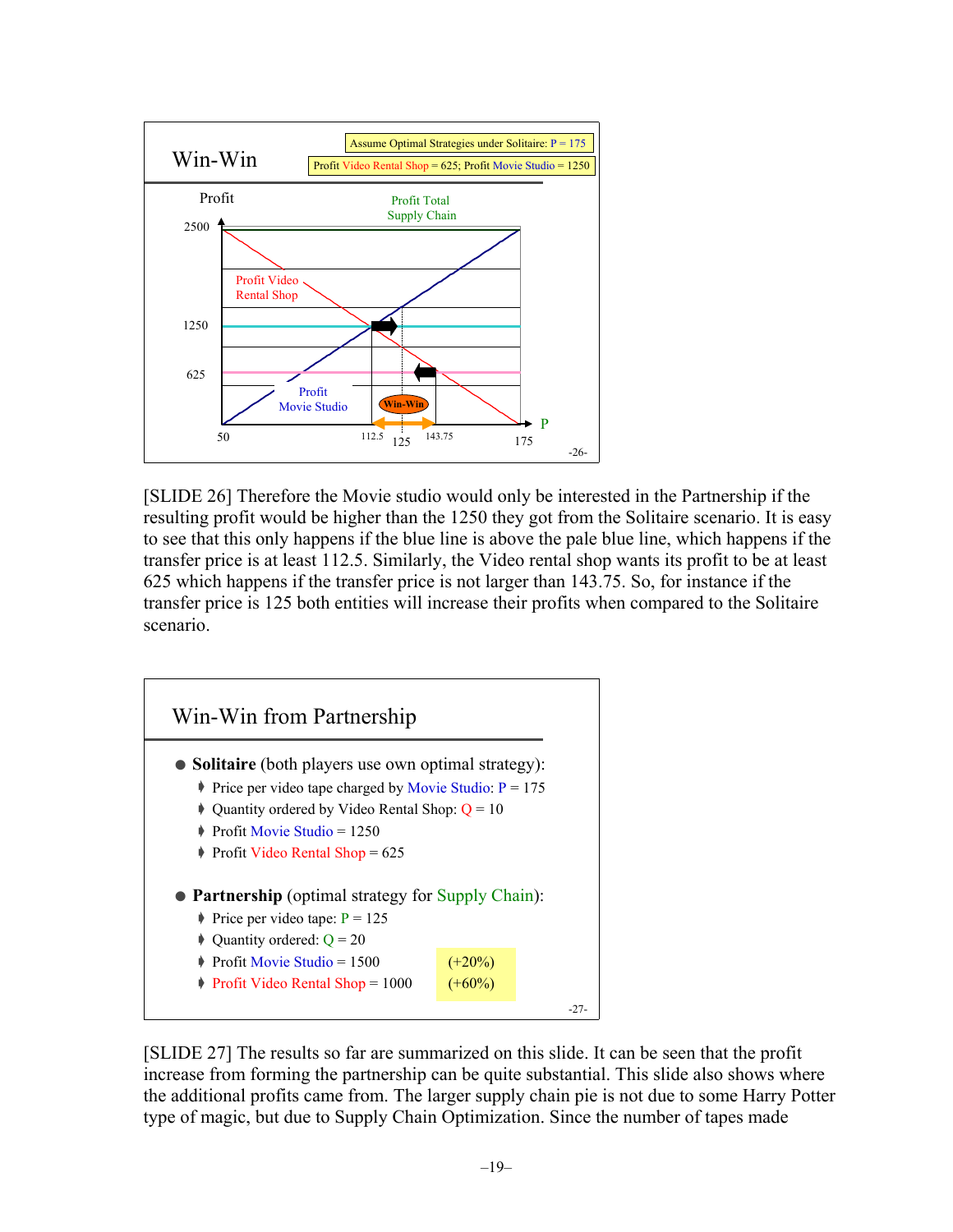available to the consumers is doubled (from 10 in the Solitaire scenario to 20 in the Partnership scenario) the number of rentals goes up drastically, which is creating more revenue and therefore more profits. So, in fact the win-win does not only apply to the Movie studio and the Video rental shop but also to the consumers, as they will benefit from the increased availability of the videotapes.



[SLIDE 28] Let us shortly review what we have found so far. First we have observed that in the Solitaire scenario it is highly unlikely that the supply chain is optimized. Only if the price is equal to the marginal cost the supply chain profit is at the maximum level of 2500. Therefore we have to come with something else. And that something else is a partnership.

It has to be mentioned that the idea of global optimization in the supply chain is too straightforward not to have been noticed in the literature. In a paper that dates from as long back as 1950, Spengler already observed the phenomenon of what was called double marginalization. That paper was in fact meant as a counterweight to the at that time upcomming use in the U.S. of antitrust laws to prevent vertical integration. In our terminology, vertical integration relates to the various entities in the supply chain working together. According to Spengler, the antitrust laws rightfully are used against horizontal integration, that is to prevent cartels. But these laws should definitely not be used to prevent vertical integration because, as we have seen, partnerships in the supply chain are beneficial to everybody including the customers.

Surprisingly enough today, more than 50 years later, the objections of Spengler still are relevant. As explained to me recently by Marcel Noordhuis, a PriceWaterhouseCoopers consultant and IDP1 alumnus, the situation in the construction industry supply chain resembles the same difficulties as observed by Spengler. The Dutch rules and regulations currently are such that before a new building, bridge, road or whatever other construction is build, there is a separate tender for each phase such as engineering, supervision and construction. And again a separate tender by the overall contractor on each part of the supply chain activities like brick-laying, electric wiring, plumbing et cetera.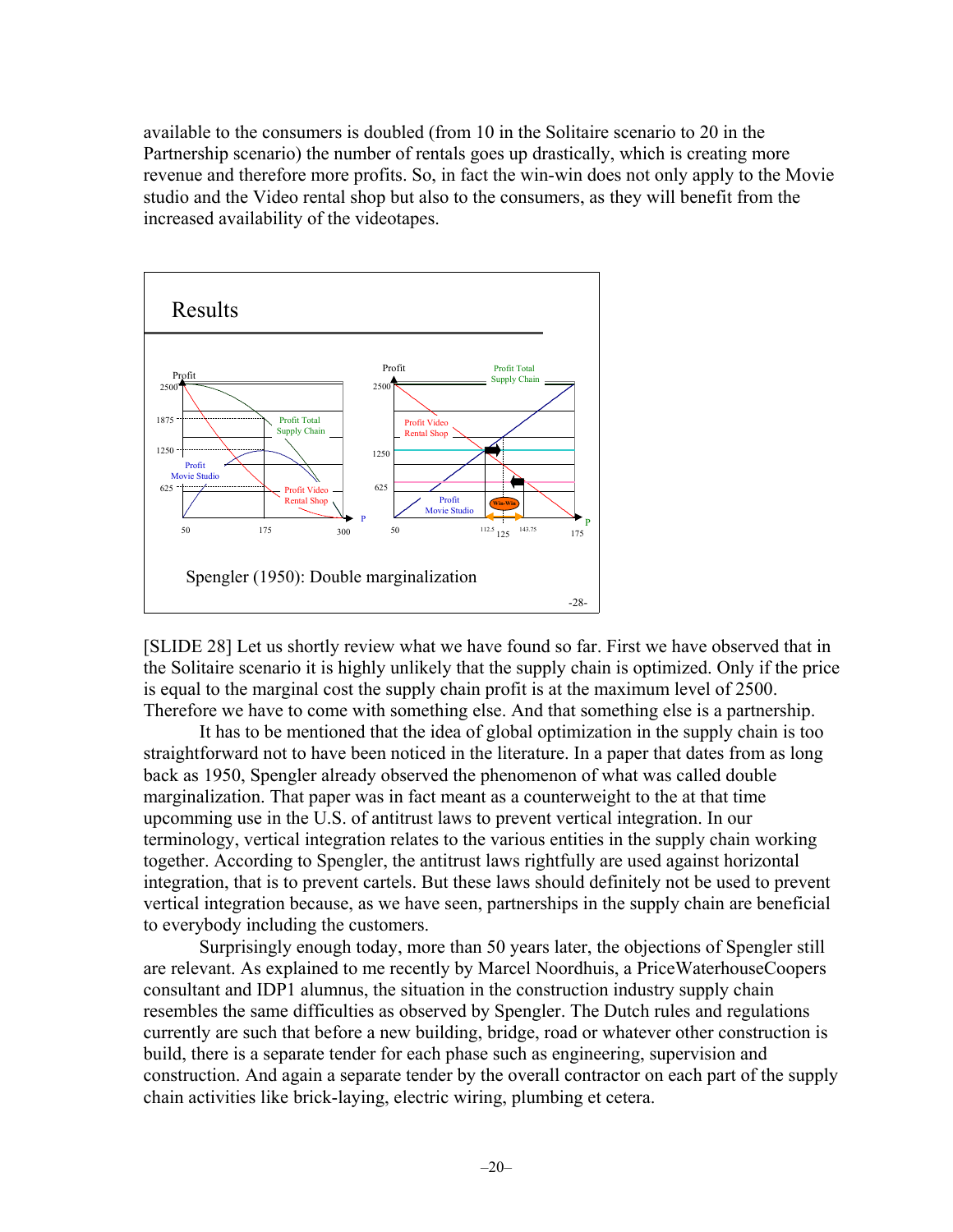According to these rules and regulations, the several supply chain entities are not supposed to work jointly on the tender and are therefore not allowed, let alone stimulated, to coordinate the work. The reason for this is that joint bids might lead to fraud. Which in light of the recent "bouwfraude" of course is not a farfetched assumption. As a consequence, the supply chain is created by joining entities that all have suboptimized their own bids in order to get in on the construction project in the first place. The result obviously is a disaster. Indeed construction supply chains are notorious for their huge failure cost and poor delivered quality. Anyone that ever bought a house that was yet to be constructed can tell you horror stories about all the things that can go wrong and therefore will go wrong.



[SLIDE 29] Now back to the idea of a Partnership to capture the larger supply chain profit. Mathematically it all works perfectly, but what about the real life? In other words, Steps 1 and 2 in the Management Science methodology all work out just fine, but can this partnership idea also be implemented? Some of my colleagues like Pieter Klapwijk and Arjan van Weele have always questioned the feasibility of Partnerships in the real business life. Translated in my words, Pieter Klapwijk feels that most frequently the power-balance between organizations is such that one organization is inevitably the leader and there is little else to do for the other than to follow. Which hardly is a situation in which a true partnership can develop. Arjan van Weele is even more outspoken: according to him, again in my own interpretation, it is hard enough to find true partnerships between two people. However, true partnerships in the supply chain are simply non-existing. Maybe I do not want to go that far, but from an implementation point of view there indeed is a lot to say against partnerships.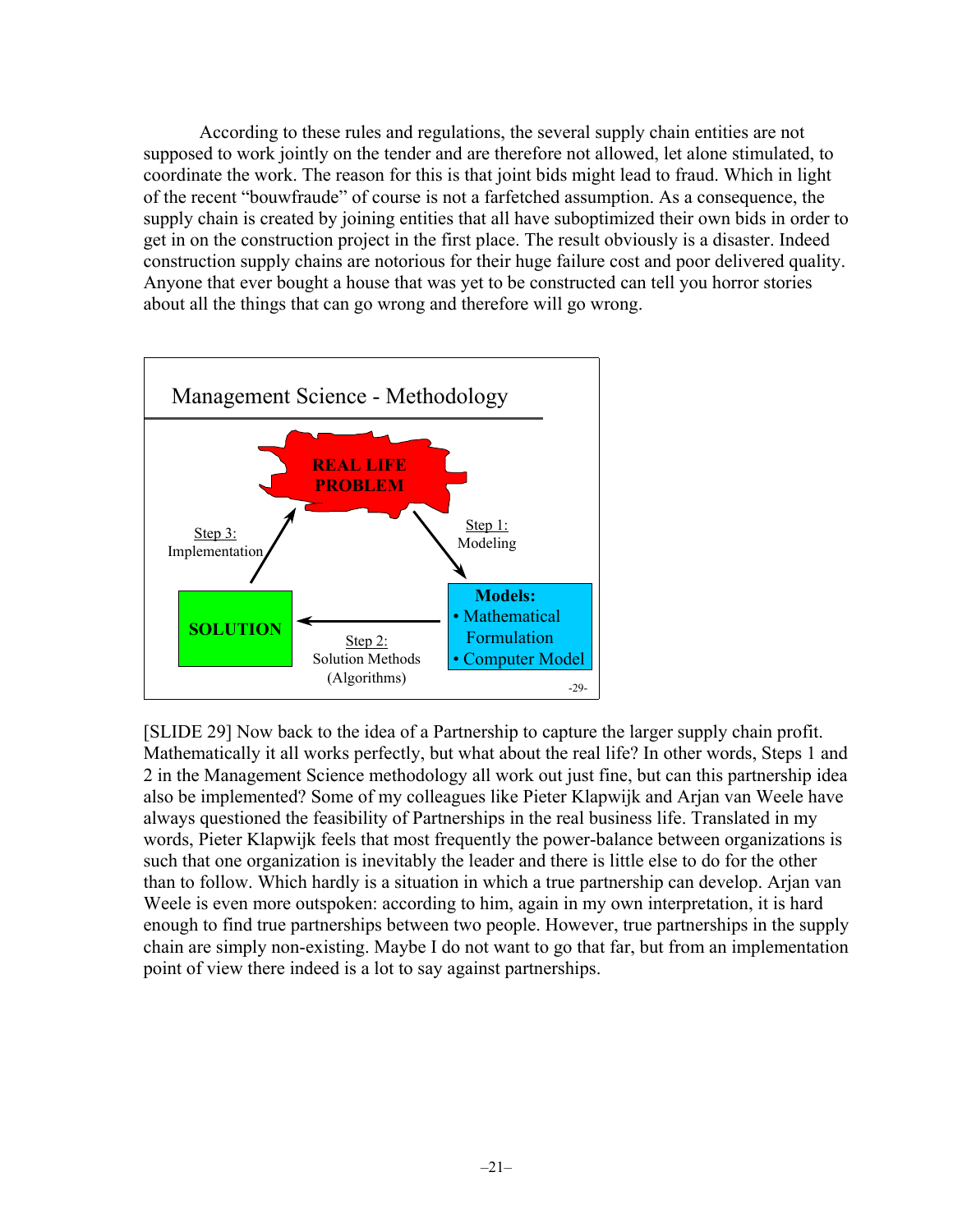

[SLIDE 30] One disadvantage is that it calls for centralized decision making which implies that decision rights are taken away from the decentralized organizational units. Usually lower entities are not too thrilled about this idea. In fact, all recent management concepts stress the importance of "empowering" and putting responsibilities as close as possible to the actual activities. Deployment of authorities and responsibilities is a dominant trend in the current management thinking. Clearly, from this point of view centralized decision making is undesirable not to say infeasible.



[SLIDE 31] Having observed this, the question then becomes, is it possible to capture the maximum supply chain profit without getting into full partnerships? This slide shows some of the possibilities that are available of doing just that.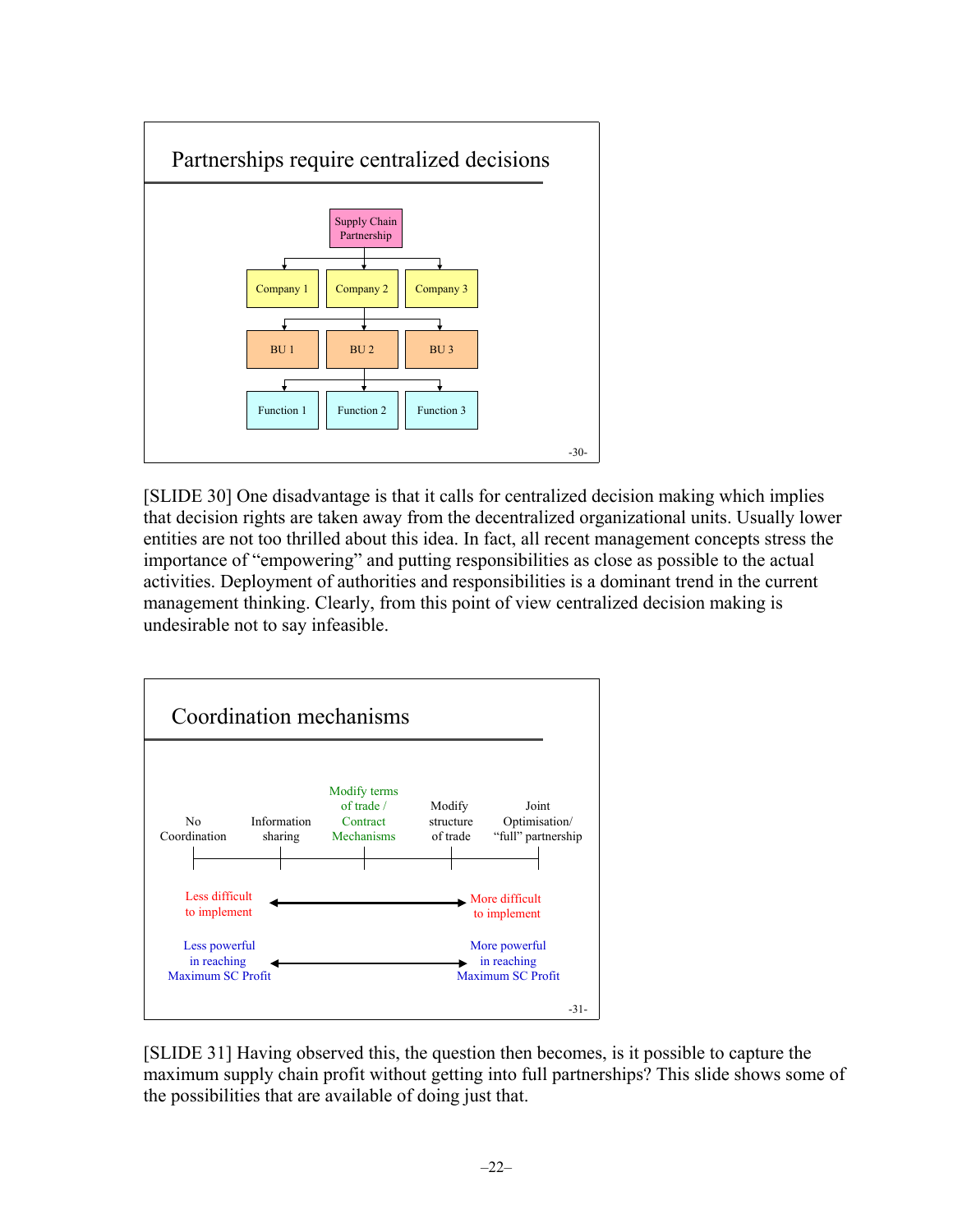I have pictured the coordination mechanisms on a scale indicating the ease of implementation. On the left-hand side we have "no coordination". Sure enough this is very easy to do. But of course it is not helping in optimizing the supply chain. So strictly spoken, this should not be in this slide at all. I just put it there for comparison reasons. On the other end of the spectrum we have the full partnership. As just argued, this is hard and/or undesirable to implement. In between these two extremes there are some other options. The first one is simply sharing information. Each supply chain member will make their information available to the others. Information might include final customer demand, inventory levels and production plans. In many cases this will really help the other entities in the supply chain by making their own plans and decisions.

Other coordination mechanisms are more complex. One option is to modify the structure of the trade. One well-known example along this line of thinking is Vendor Managed Inventory and/or consignment stocks. Here the idea is that the Supplier is responsible for the amount of inventory at the location of the Buyer.

I would like to spend some more time on the option in the middle, the so-called contract mechanisms. The idea of contract mechanisms is as follows.

In a way contract mechanisms are what can be called a typical Dutch "polder" approach. It tries to combine the best of both worlds. That is, they are relatively easy to implement yet powerful enough to get to the desired results.



[SLIDE 32] By using contract mechanisms, we leave the structure of the supply chain unchanged. But in the contract negotiation between the various entities we include more parameters. And the parameters are set in such a way that if all the entities would strive for their local optimum this would automatically lead to the global optimum.

In fact this is the concept that brings me to the title of this inaugural address. Many people have asked up-front what the title meant. Now only it becomes clear. That is, if you have not lost track in the meanwhile. Which of course you have ... not.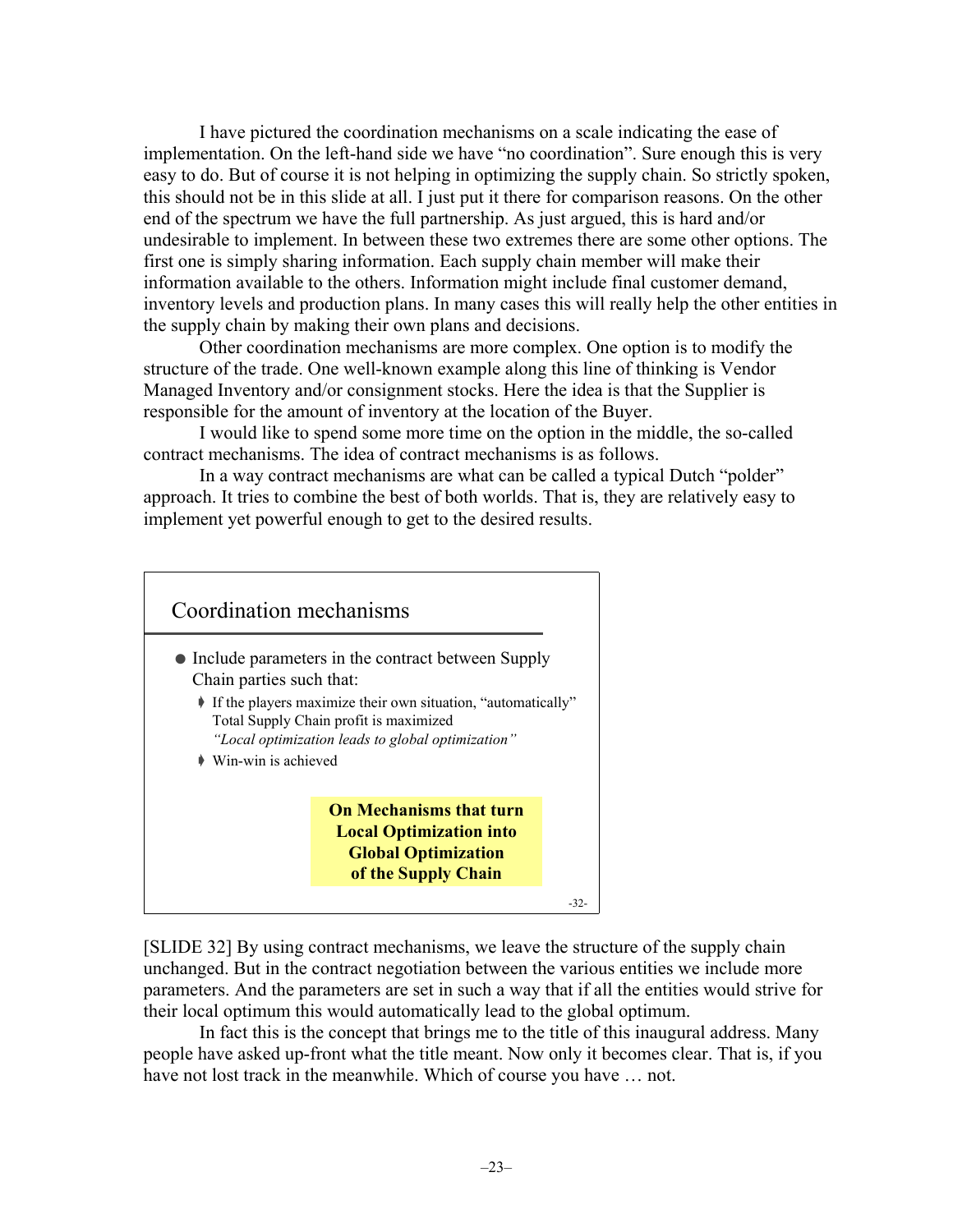

[SLIDE 33] Let's apply one of the contract mechanisms namely Revenue-sharing, to the video rental model we studied before. This mechanism is the one that is used in real life. The idea underlying Revenue-sharing is that the price P charged by the Movie studio is decreased significantly. To compensate for the loss of income because of the lower price, the Movie studio will get a percentage gamma of the revenues earned by the Video rental shop.

Therefore in the contract negotiations, there are two parameters to decide about, namely the price per videotape P and a percentage gamma of revenue transferred from the Video rental shop to the Movie studio. For the remaining part the structure and rules are as in the Solitaire scenario.

Since both parameters P and gamma can individually create a smaller or larger profit for each entity, there is no problem making one dependent on the other. Let us assume that gamma is set equal to 1 minus P over 50. Of course this is not just any value, but carefully picked to get to the desired result. If we adopt this equation we can do the analysis similar as before.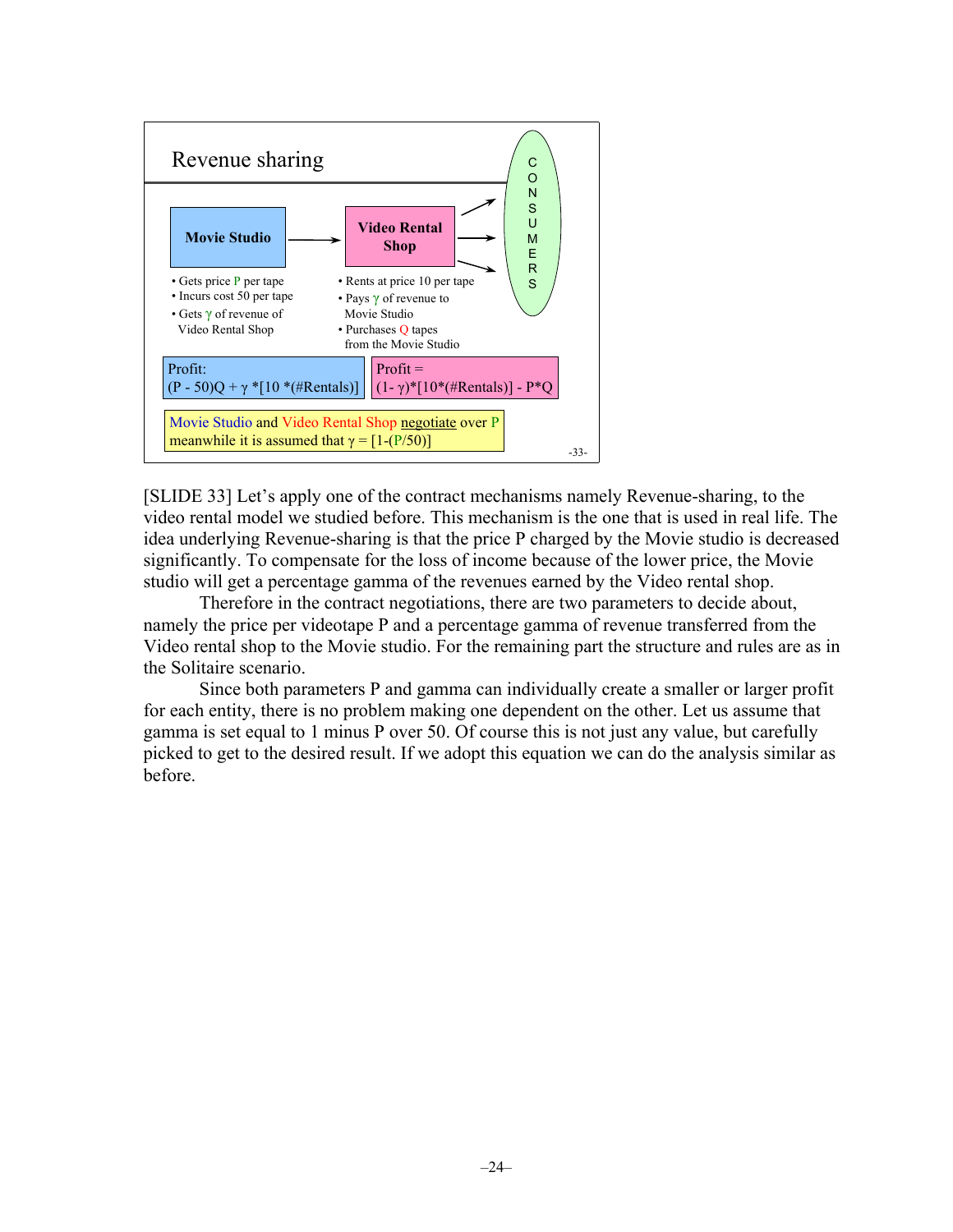

[SLIDE 34] The optimization problem for the Video rental shop is given here. After a careful analysis it so happens that the optimal purchase quantity is not depended on the price P. This is realized by the specific value chosen for gamma. The important thing is that the optimal order quantity Q for the Video rental shop is in fact equal to the optimal order quantity for the entire supply chain! In other words, in optimizing their own situation, the Video rental shop is automatically optimizing the entire supply chain! Through the Revenue-sharing contract, local optimization automatically leads to global optimization.



[SLIDE 35] The results are shown in this slide. You might have the feeling of already having seen this slide before. It appears to resemble the situation of the Partnership scenario. Well, indeed it is almost the same but only a little bit different. Only the interval given for P differs.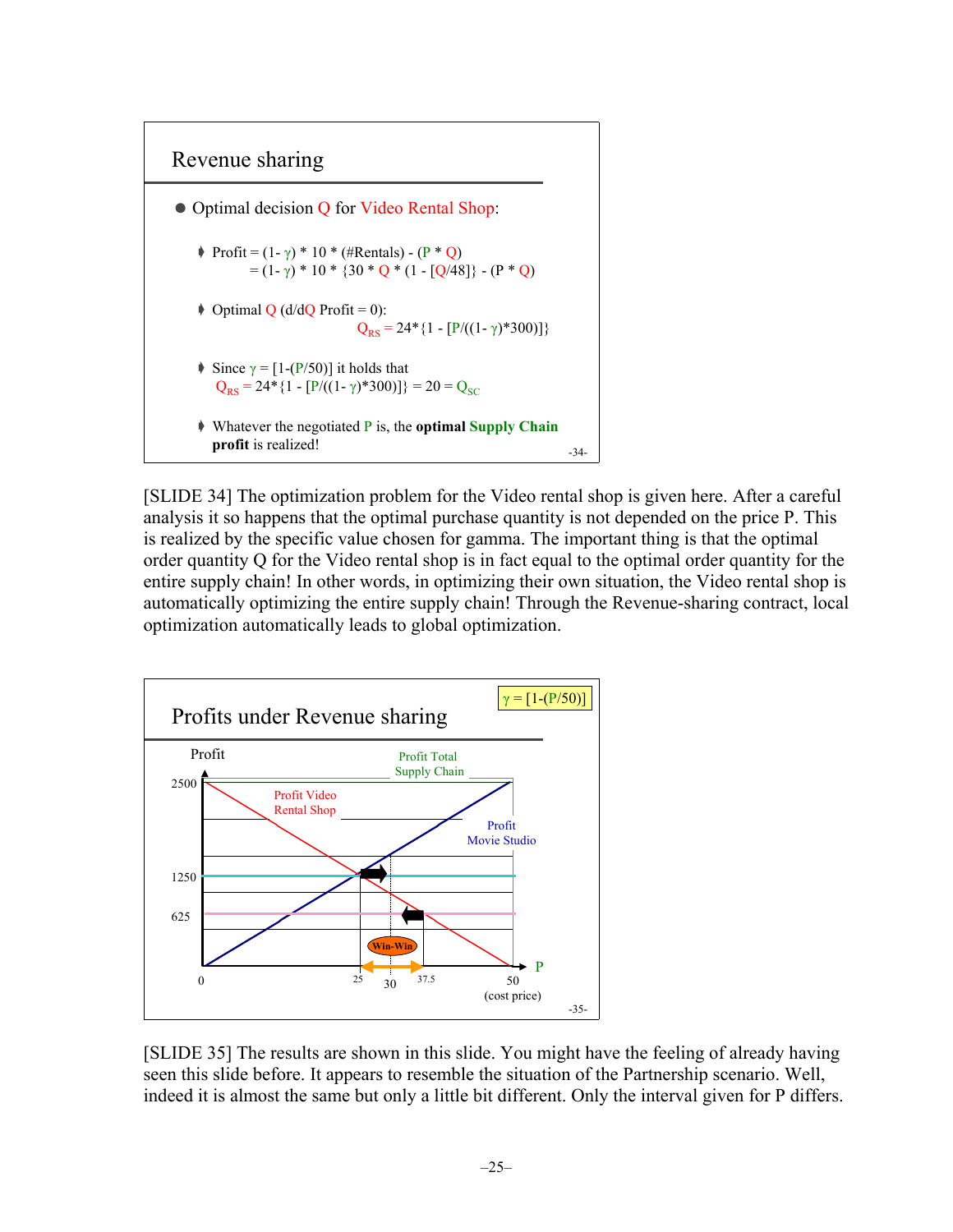Note that also here the maximum supply chain profit is realized no matter what the negotiated price P is. Also note that also here a win-win situation is always possible.

Although the profit outcomes are exactly the same, the difference is that Revenuesharing does not require joint optimization and hence a full partnership is not really needed. The only requirement is changing the terms of trade. That is, include additional parameters in the contracts.



[SLIDE 36] In various other models, representing all kinds of situations, we have studied several contract mechanisms, some of which are listed here on this slide. In many of the models we studied, it appeared that at least one of these mechanisms is able to get to the desired result.

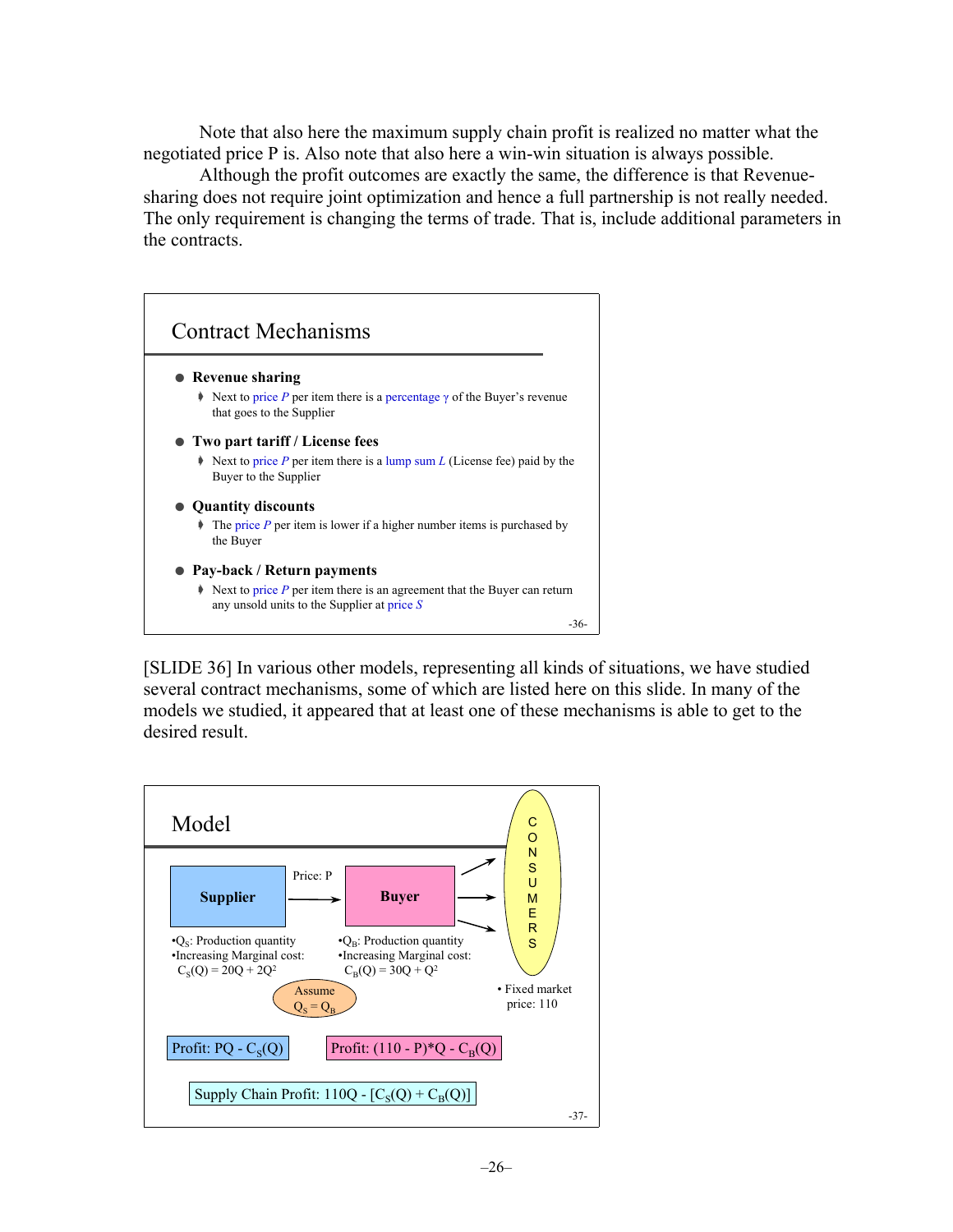[SLIDE 37] To test our findings in a different setting, let me now take you to another model. Although the supply chain structure in this model is exactly the same as in the video rental model, the assumptions are somewhat different. It is assumed that the Supplier and Buyer both have cost functions that have increasing marginal costs. Also both are faced with revenues that are determined by price \* sold quantity. In a way this is what I would call a typical old-fashioned economic setting. Companies can sell all they can make but are restricted in their sales volume by their own increasing marginal cost. It will be assumed that the market price for the endproduct is fixed at 110 and that the price charged by the Supplier for the half-product is equal to P. Furthermore, in order to keep calculations fairly simple, the cost-functions C\_S for the Supplier and C\_B for the Buyer are quadratic in volume, which is denoted by Q.



[SLIDE 38] If we perform the analysis similar to what we did for the video rental supply chain, it is easy to come to the optimal production quantity of the Buyer, as a function of the price P charged by Supplier. From this we can determine, as before, the associated profits of the Supplier, Buyer and Supply chain.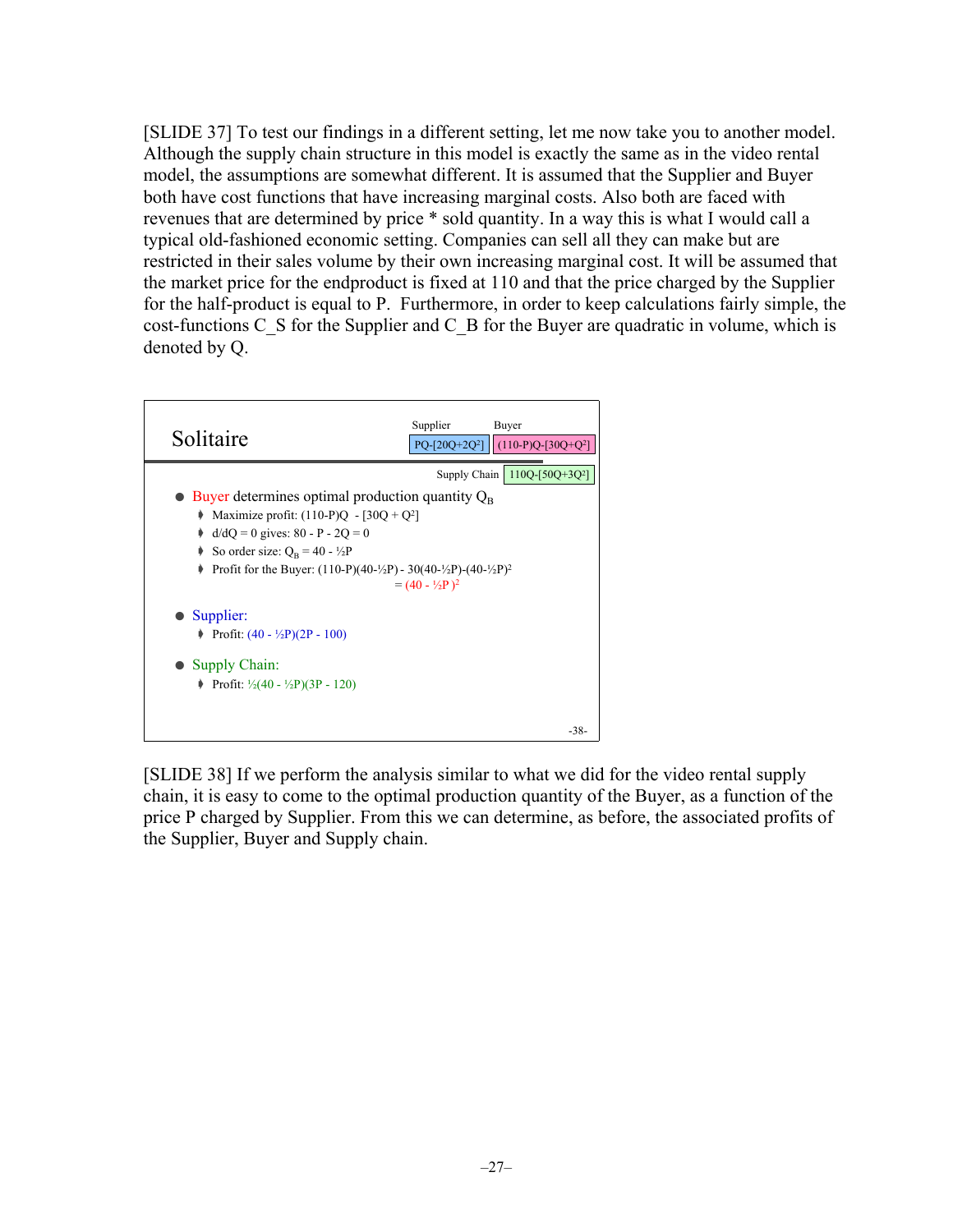

[SLIDE 39] The results are shown in this graph. Again we find that the pie is not always of the same size. Different values of P give different values for the overall supply chain profit. Also here the situation where both supply chain entities do optimize their own situation does not correspond to the optimal situation for the supply chain. The decision  $P = 65$  is the best for the Supplier but not for the supply chain. To maximize the supply chain profit, then the choice should have been  $P = 60$ .



[SLIDE 40] It is interesting to see that this model was in fact already studied in ancient history. That is, in 1956, so even before I was born, Hirschleifer published a paper on the situation where the Buyer and Supplier were two business units within one company. In other words, he looked at the situation as it was the second level of Supply Chain Management. In what is considered in the Accounting literature as a classical paper in transfer pricing,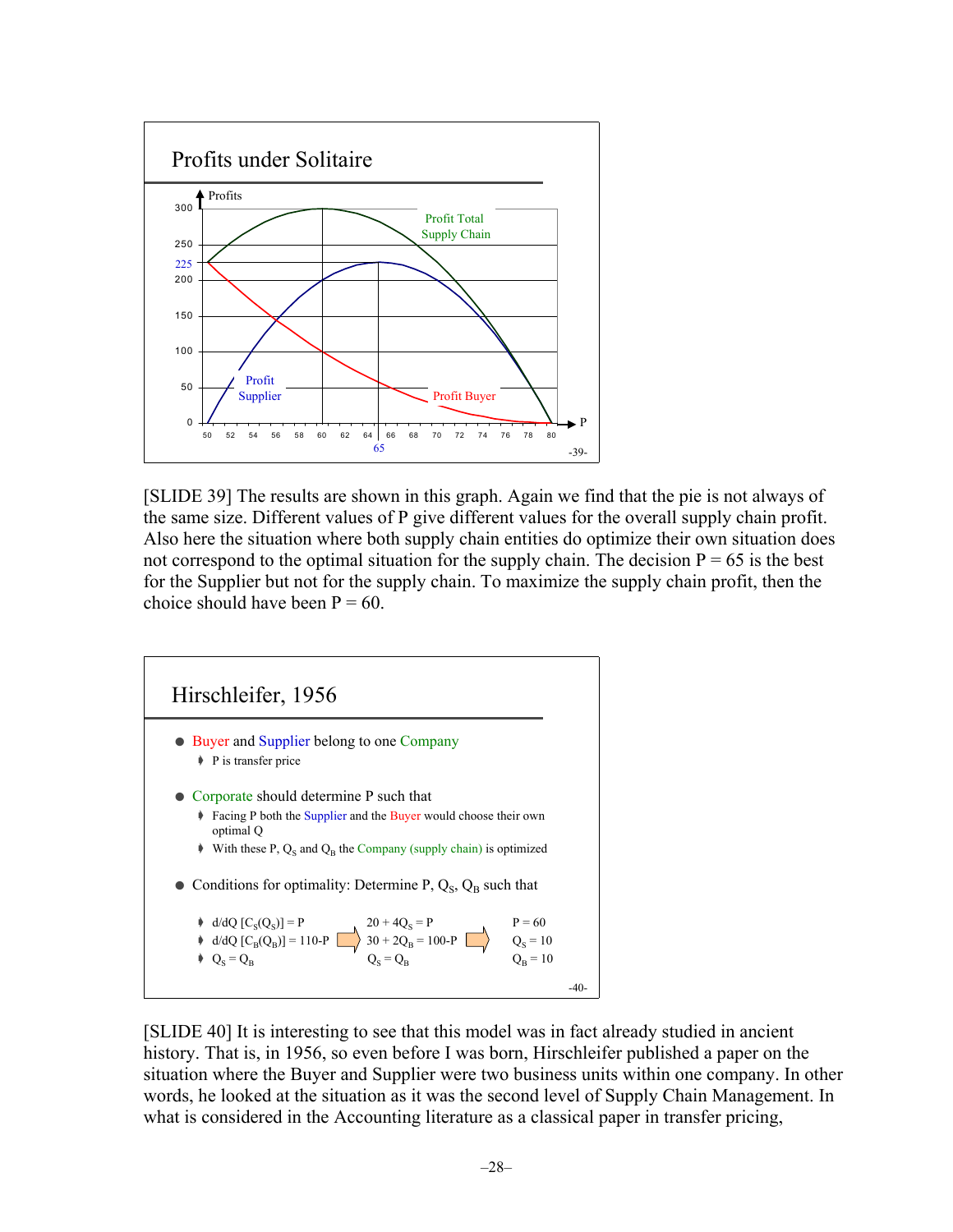Hirschleifer derived an optimal value for the transfer price. His approach was that Corporate should set the transfer price and that then each business unit could determine the production volume that suited them best. Obviously, the desired outcome should be that both business units would produce the same quantity. And of course, together they should produce the optimal quantity for the company as a whole.



[SLIDE 41] This slide shows that indeed Hirschleifer's optimal transfer price P, which is determined by Corporate and equal to 60, brings the Supplier and Buyer to a situation where both would produce 10 units. Also note that this coincides with the optimal production volume for the supply chain. In other words, the Hirschleifer method indeed optimizes the supply chain.

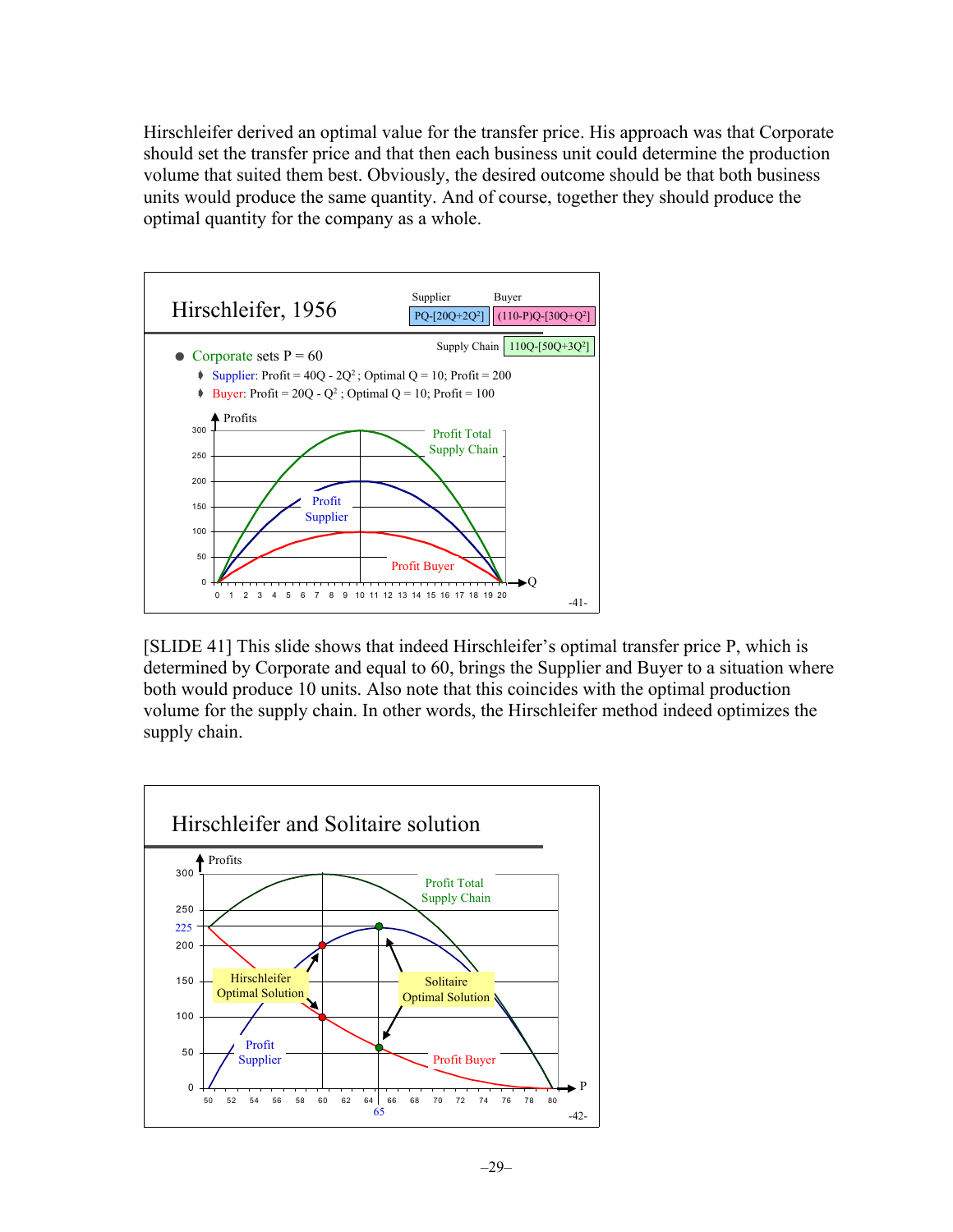[SLIDE 42] Please note that Hirschleifer's optimal situation is in fact exactly the same as the optimal supply chain solution in the Solitaire scenario, namely  $P = 60$ , the profit of the Supplier is 200 and the profit of the Buyer is 100. When compared to the Solitaire optimal situation where P is equal to 65, however the Hirschleifer solution is not achieving win-win! The profit of the Supplier is reduced a little bit, but this is more than compensated by an increase in profit of the Buyer.

So, to summarize: Hirschleifer is optimizing the supply chain but not achieving winwin. The win-win however is not really required, as Hirschleifer is looking at Supply Chain Management at the second level. Moreover, he specifically makes use of a Corporate division that sets the transfer price.



[SLIDE 43] In their 1970 paper Ronen and McKinley came with a truly intriguing approach in this model. They suggested introducing two transfer prices. One for the Buyer and one for the Supplier. So what the Buyer pays, that is P\_B, is not the same as what the Supplier gets, that is P\_S. Note that both of these prices are quantity dependent and relate to the average cost of the other party. Obviously, the difference in price is only possible if Corporate is taking the responsibility for paying the difference in prices.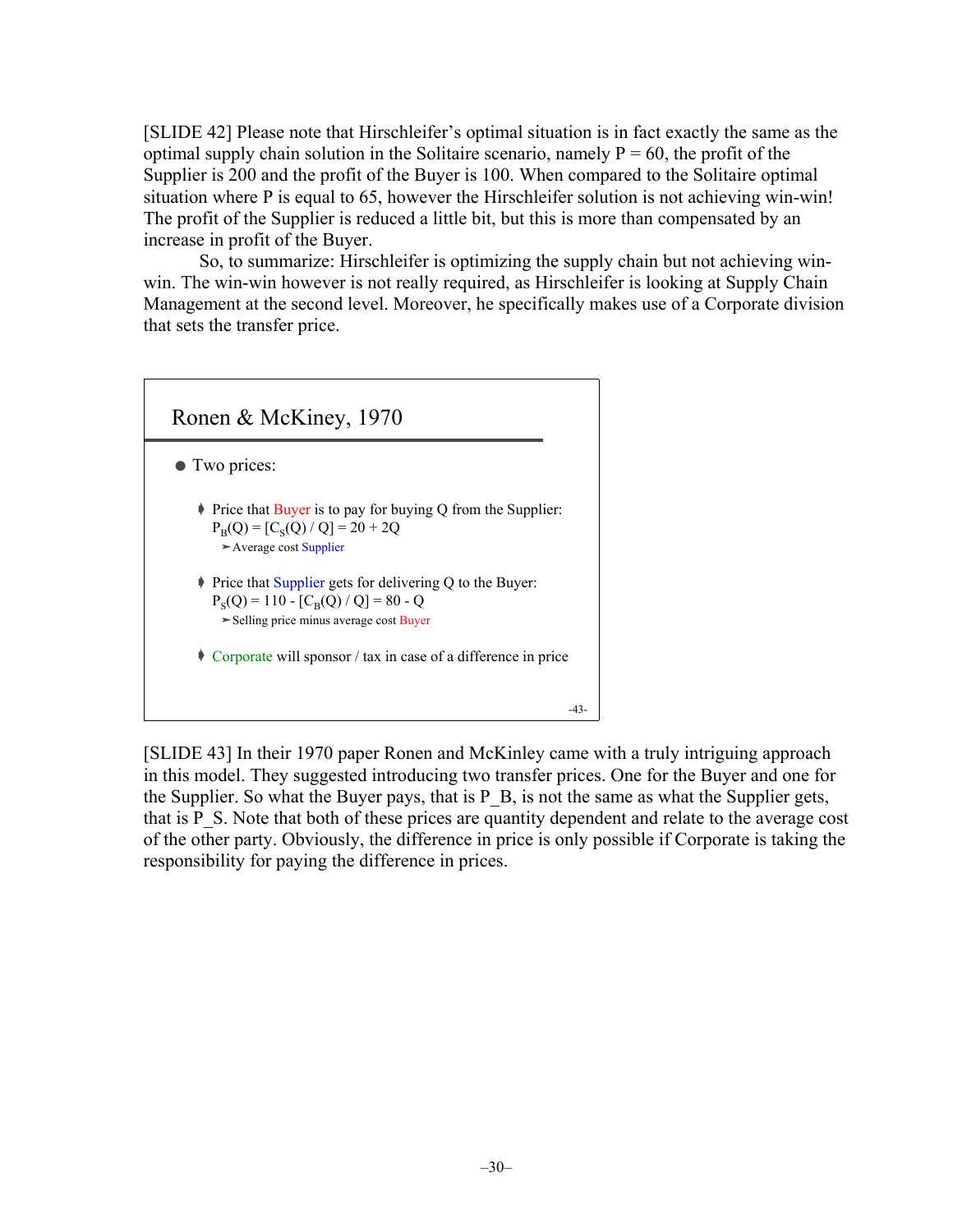

[SLIDE 44] To see how this works, let us work out the profit functions for the Buyer and Supplier. Since the price paid and received are quantity-dependent, the resulting functions depend on Q only. Through the specific choice of P\_B and P\_S, a situation is achieved where the profit function of the Supplier and the profit function of the Buyer are in fact exactly the same as the profit function of the supply chain in the Solitaire scenario. So, from this perspective, it is no surprise that if the Supplier and the Buyer optimize their own situation, they will in fact optimize the supply chain. So, again local optimization automatically leads to global optimization.



[SLIDE 45] If you do this analysis very quickly, like I just did, you might get the feeling that I put you go through a course named "how to bluff with mathematics". Or maybe more relevant nowadays, considering Enron and other companies that I will not mention because that might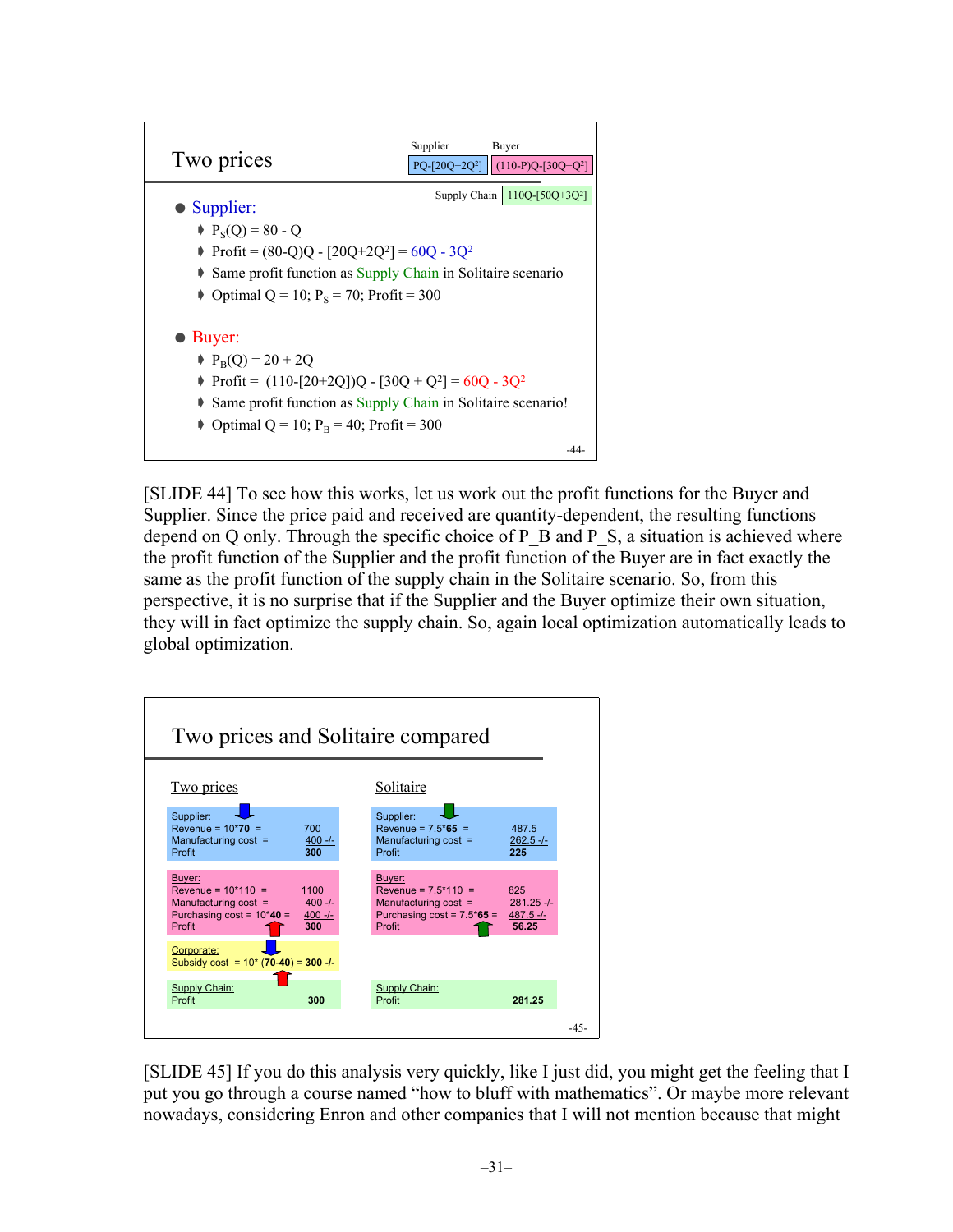be too painful, it seems that I try to teach you a lecture on "how dirty accounting tricks can be used to boost profits illegally". But in fact this is not true.

This slide shows you how the Two prices strategy works. The Supplier gets a price of 70 whereas the Buyer only pays 40 per unit. The remaining 30 per unit comes as a subsidy from Corporate. The result is that the profits of the Supplier and Buyer get as high as 300, which is significantly more than under the Solitaire scenario. Of course the Corporate sponsoring results in a big loss at that level. But when everything is added up, it can be observed that indeed the supply chain is optimized and the company is better of with the Two prices system than it was in the Solitaire scenario.

Summarizing, in the Two prices system, the supply chain is optimized, local optimization leads to global optimization and win-win is achieved.

Now this might all be true, but obviously the Two prices system does only work for Supply Chain Management at the second level. If we look at Supply Chain Management on the third level, that is if we consider the Supplier and Buyer as separate autonomous companies, there simply is no Corporate. And without a Corporate there is no Two prices system.



[SLIDE 46] This observation brings me to an important conclusion. Mechanisms that work for Supply Chain Management on the third level, by definition will also work for Supply Chain Management on the second level. So, everything that is concluded from research on contract mechanisms in Supply chains will have an effect on transfer pricing and Accounting methods in multi-division companies. However, the mechanisms used in Accounting most certainly are not always usable in Supply Chain settings. Again, this reinforces my statement that indeed Supply Chain Management on the third level is fundamentally different from Supply Chain Management on the second level.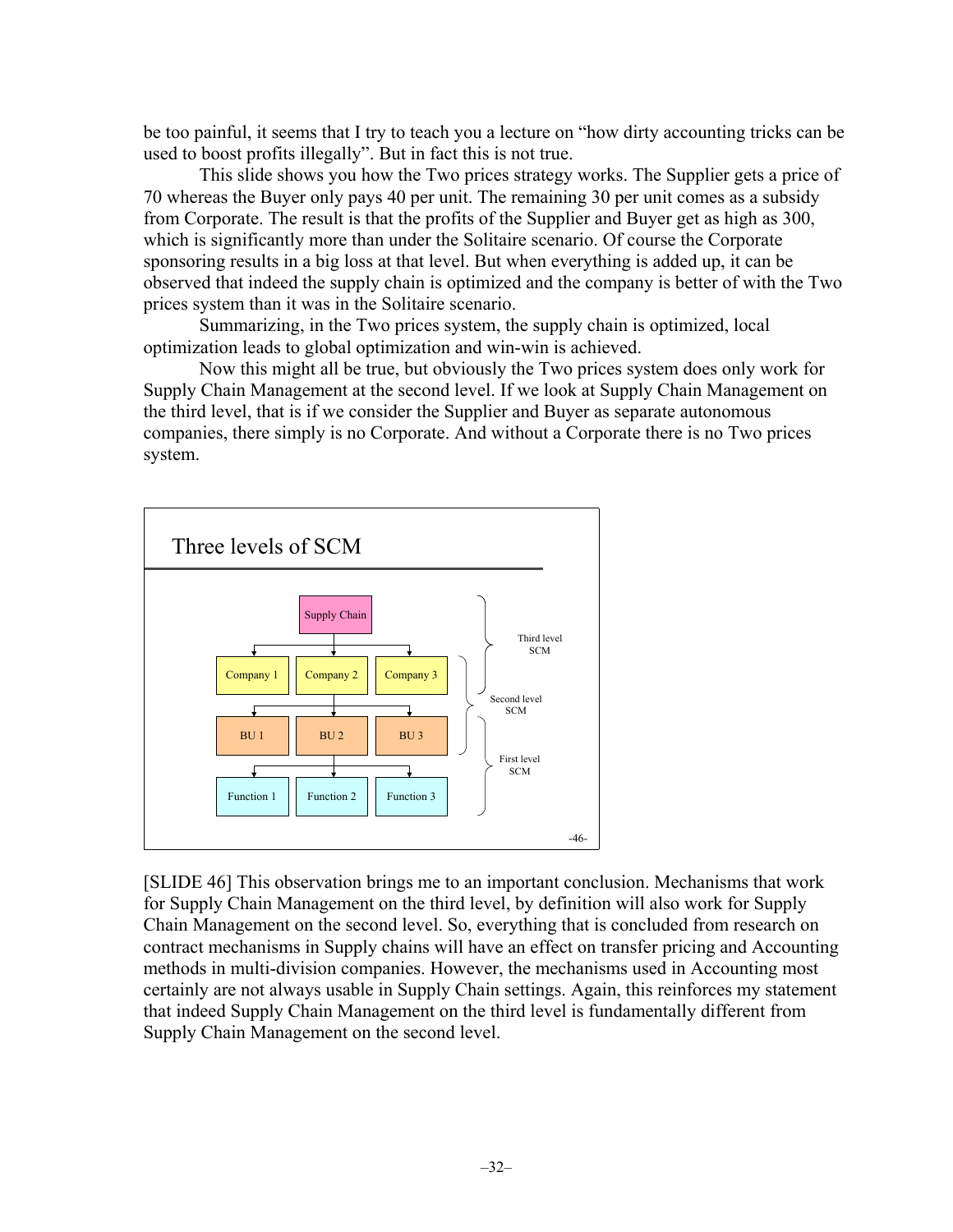

[SLIDE 47] So, what happens in this model if the two companies are autonomous? Let's see whether the mechanism used in our previous model also works here. Let's see whether revenue-sharing can also be implemented in this model. In the analysis everything goes pretty much like it did before. The Buyer will pay a share of gamma of his revenue to the Supplier. And the Buyer and Supplier will negotiate over the price P and transferred revenue gamma.



[SLIDE 48] When optimizing the situation, everything is pretty straightforward. We end up with a situation where P and gamma are related to each other in order to achieve an optimized supply chain. When everything is worked out further we come to the conclusion that both the Supplier and the Buyer should produce 10 units. Furthermore their profits are 200 and 100 respectively. This indeed coincides with the maximum Supply chain profit. So, everything is fine here and this works conveniently.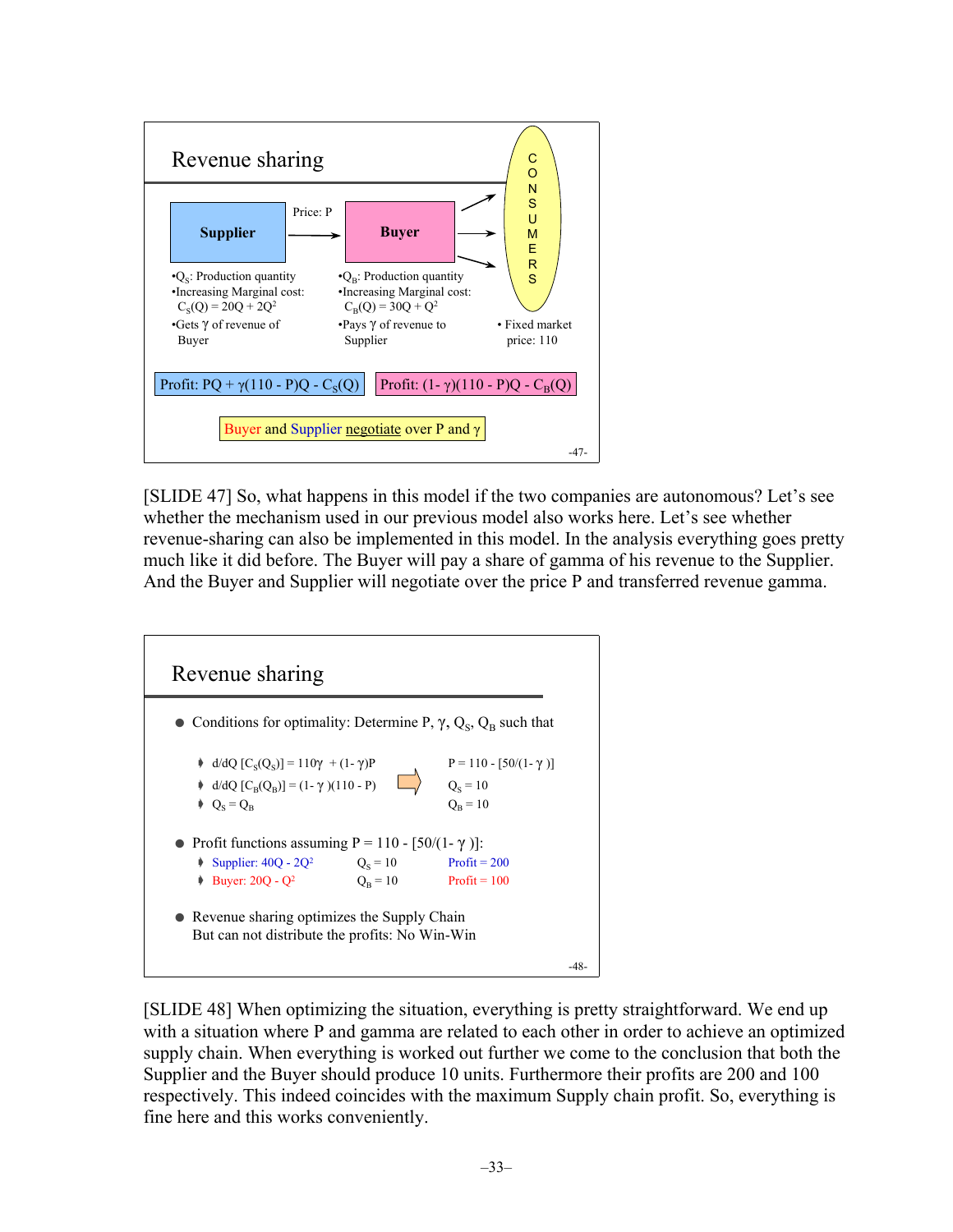But wait a minute! Where is the win-win? It seems like the profits are fixed under the revenue-sharing contract. They do not depend on P nor on gamma! No matter what the negotiated P is, assuming that we want to optimize the supply chain, the win-win situation can not be achieved. When I first saw this, it came to me as a shock. Apparently, Revenue-sharing does not always work. It worked in the Video rental chain model but not here. The question is why? Or put in a broader perspective: When does Revenue-sharing work and when does it not work? And what other contract mechanisms do work here? The honest answer to all these questions is: I really don't know.

All these unanswered questions bring me right to my research agenda for the years to come.



[SLIDE 49] To my opinion contract mechanisms have a huge potential in supply chain management. They can realize substantial improved profits for all parties involved without the hassle of joint decision making. To further explore these opportunities, I need to do further research. In fact my research is likely to be related to all three stages of the Management Science methodology.

First I am interested in all kinds of models of supply chain decisions where local optimization is not enough to lead to global optimization. In fact I am only at the start of this exploration. So far we are studying really simple models just to get a grasp of what is going on although we would like to move on to more realistic hence more complex models.

With respect to the second stage I want to get further into the mathematical tools needed to solve more complex models. The parametric analysis of even the simple models that I worked on so far turned out to be quite complex. But more importantly, new mathematical problems appeared. To many people this work might seem rather dull, but I find formulating and solving the underlying mathematical problems intriguing, fascinating and challenging. Some of the solutions found are truly elegant and beautiful and gave me tremendous joy.

The third stage in the Management Science cycle might proof to be most difficult but also most rewarding from a managerial perspective. If we find that from a mathematical point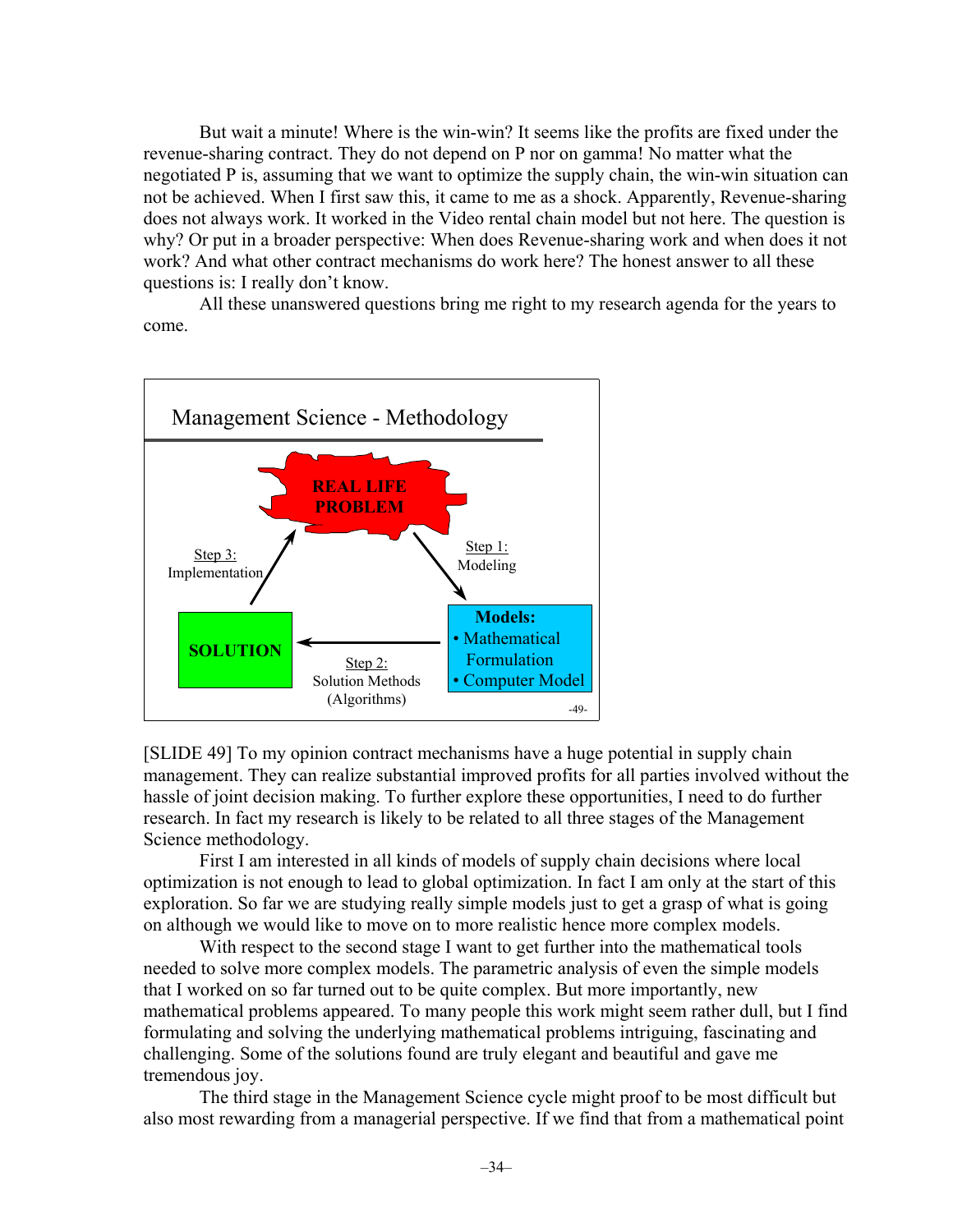of view it is good to get into for instance a Revenue-sharing contract what then are the roadblocks or practical problems that would prevent managers from implementing it? And how to remove these roadblocks? Here also behavioral aspects come into play. Here other factors besides rational decision making to optimize the situation are often found in the real life situation.

Fortunately, I am not alone in doing the research. Many of the ideas I formulated here came from joint research with my friend and colleague Professor Venugopal. Together we share the love of Supply Chain models and applications. Since recently, we are very fortunate to have Vijay Reddi with us at Nyenrode. Supervised by Venugopal and myself, Vijay will do his PhD on supply chain optimization models and contract mechanisms very much in line with what I discussed in this lecture.

Furthermore, I am very happy that two external practitioners have recently approached me to supervise their part-time work on a PhD thesis related to Supply Chain Management.

Arjan Bakx, an executive at SEW-Eurodrive has formulated the hypothesis that in practice Supply Chain Management on the third level can be as effective as Supply Chain Management on the second level. Co-supervised by Ad van Goor and myself, Arjan will gather real life cases and empirical material to test this hypothesis. It is not very hard to imagine that in light of everything that I told here, for me this truly is an interesting research topic.

Marcel Noordhuis is starting up a PhD-thesis on reducing failure cost in construction supply chains. Together with Haico Ebbers I intend to supervise his work which will be focussed on establishing mechanisms that will allow, and even stimulate, the various parties to work together without running the risk of them bonding together against the final customer.

This research agenda kind of brings me to the end of the formal part of this lecture. But I won't let you escape before I have thanked some people that have been proven really important in making this occasion, this inaugural lecture possible.

Ik ben vele mensen dank verschuldigd. Die kan ik natuurlijk niet allemaal noemen want dan loopt deze bijeenkomst nog meer uit, wordt de pedel boos en u ongeduldig. Maar een paar mensen moeten toch echt worden genoemd.

#### **Allereerst en vooral mijn ouders.**

Pa en Ma, het behoeft eigenlijk geen betoog dat zonder jullie nooit aflatende steun en vertrouwen deze oratie nooit had plaatsgevonden. Jullie hebben mij een ijzersterk fundament meegegeven waarop ik heb kunnen bouwen. Oerbegrippen als "Doe maar gewoon dan doe je gek genoeg", "Werken voor je geld", "Nait soezen", en gisteren nog "Kop der veur" zijn me met de paplepel ingegoten en daarvan profiteer ik nog elke dag. Deze dag is wat mij betreft ook voor een belangrijk gedeelte jullie dag.

#### **Prof.dr. Venugopal**

Dear Venu, it is hard not to underestimate the influence you have had on me and my work at Nyenrode. Your friendship and insights have made me a richer person. I am deeply thankful for knowing you and working with you. Together we have done so many good things. Although the pressure is always high at Nyenrode I am really looking forward to our continued collaboration.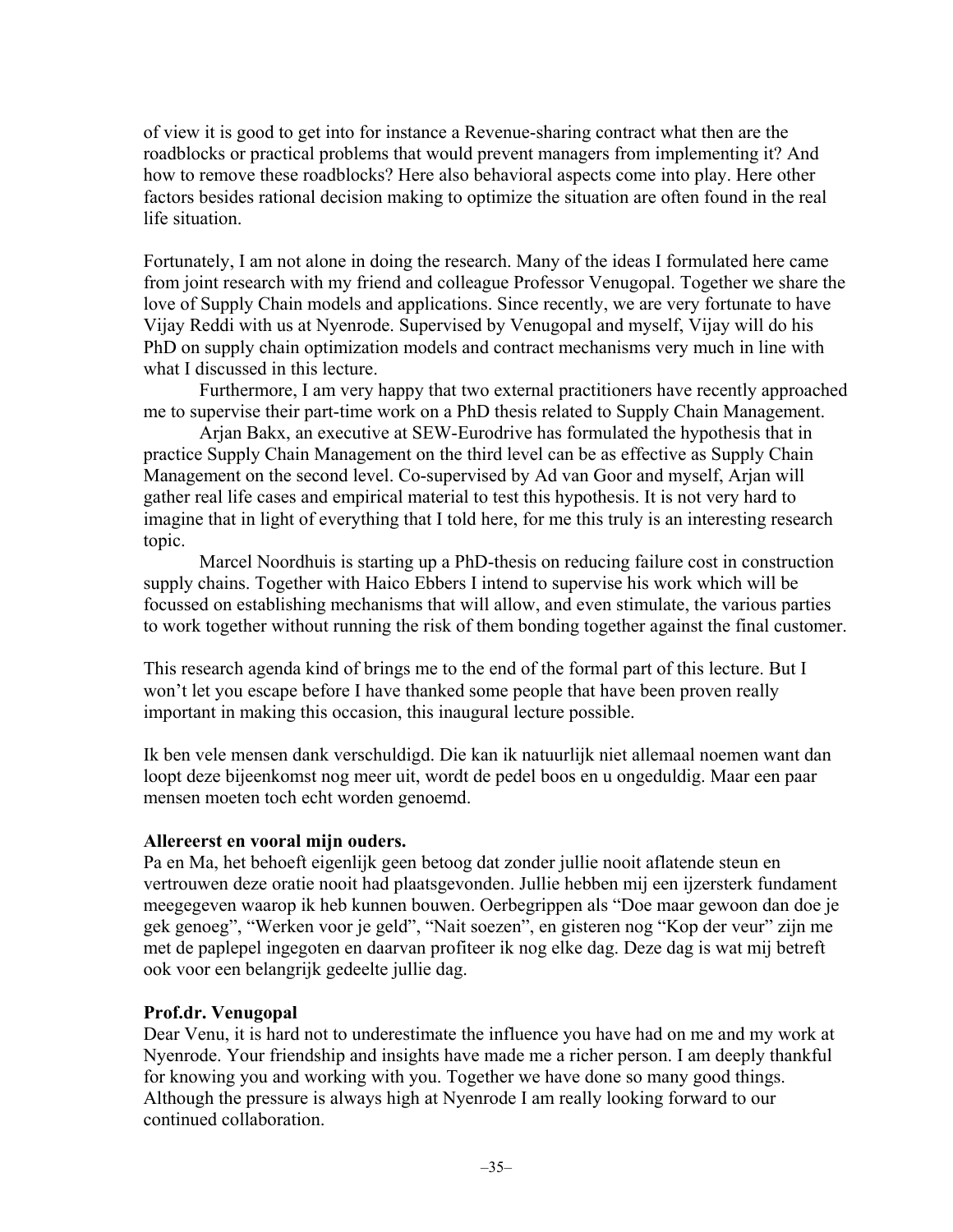### **Prof.dr. Robben**

Beste Henry, Jouw komst naar Nyenrode begin 1997 was een keerpunt. Sinds die tijd ziet de Nyenrode wereld er voor mij totaal anders uit. Onder jouw leiding hebben we samen gewerkt aan het opzetten en runnen van het Center for Supply Chain Management. Een periode waar ik met zeer veel genoegen naar terugkijk. Nog belangrijker was de manier waarop jij leiding gaf. Ondersteunen, coachen, enthousiasmeren en altijd oog voor het menselijke aspect zijn kenmerken die bij jou horen en die bijzonder waardeer. Jij geloofde dat ik hoogleraar kon worden ver voordat ik dat zelf geloofde. Als klap op de vuurpijl heb je in 2000 je positie als directeur van het center eraan gegeven om mij als nieuwe hoogleraar-directeur te kunnen laten benoemen. Een zeldzame actie. Hoewel er misschien een klein vleugje eigen belang bij zat heeft het voor mij nieuwe wegen geopend. Ik ben je buitengewoon dankbaar voor alles wat je voor mij hebt gedaan.

### **Decaan Prof.dr. Palm**

Beste Hans, de laatste jaren heb wij een bijzonder prettige relatie opgebouwd. Je openheid, je Nyenrode-hart, en je aanstekelijk enthousiasme hebben me altijd bijzonder gestimuleerd. Daarnaast heb je hebt me altijd door dik en dun gesteund en heb je niet nagelaten me op belangrijke punten te coachen. Hiervoor dank ik je van harte.

## **Prof.dr. Commandeur,**

Beste Harry, de afgelopen 3 jaar was de eerste vraag die altijd stelde als we elkaar zagen: hoe is het met je oratie. Eindelijk heb ik een bevredigend antwoord. Graag wil ik je bedanken voor je niet aflatende druk om de oratie op korte termijn te doen. Ook wil je bedanken voor de spiegel die me regelmatig voorhoud en de nuttige adviezen die je daarbij geeft. Ik stel dat zeer op prijs.

### **Nyenrode colleagues,**

Nyenrode is truly a fantastic environment to work in. If you work here as long as I do, you sometimes forget how good it is here. Sure, the work-presure can be very high. But if you come to Nyenrode late at night or in the weekends you can be sure that you are not alone. And always we are open to, and interested in, each other and willing to help the other. As only a small example, I can mentioned the great help that I got from Frank Verbeeten and Haico Ebbers when preparing for this lecture. I truly can not image a more stimulation atmosphere to work in. I thank you all for creating that atmosphere. A special thank you goes to the colleagues in the Center for Supply Chain Management. Through you my insights in our area have developed tremendously and the friendly ambiance in our center is highly appreciated.

### **Programma management MSc en PDP**

Marijn, Nynke, Marije en Marjolijn

De afgelopen anderhalf jaar heb ik als programmadirecteur met jullie mogen samenwerken. Hoewel ik voordurend word uitgescholden als "de baas" moet ik toegeven dat het een feest is om dit werk met jullie te kunnen doen. Samen met de PA's hebben we een fantastisch team en mogen we schitterende programma's runnen. Ik wil jullie bedanken voor alle steun en al het plezier.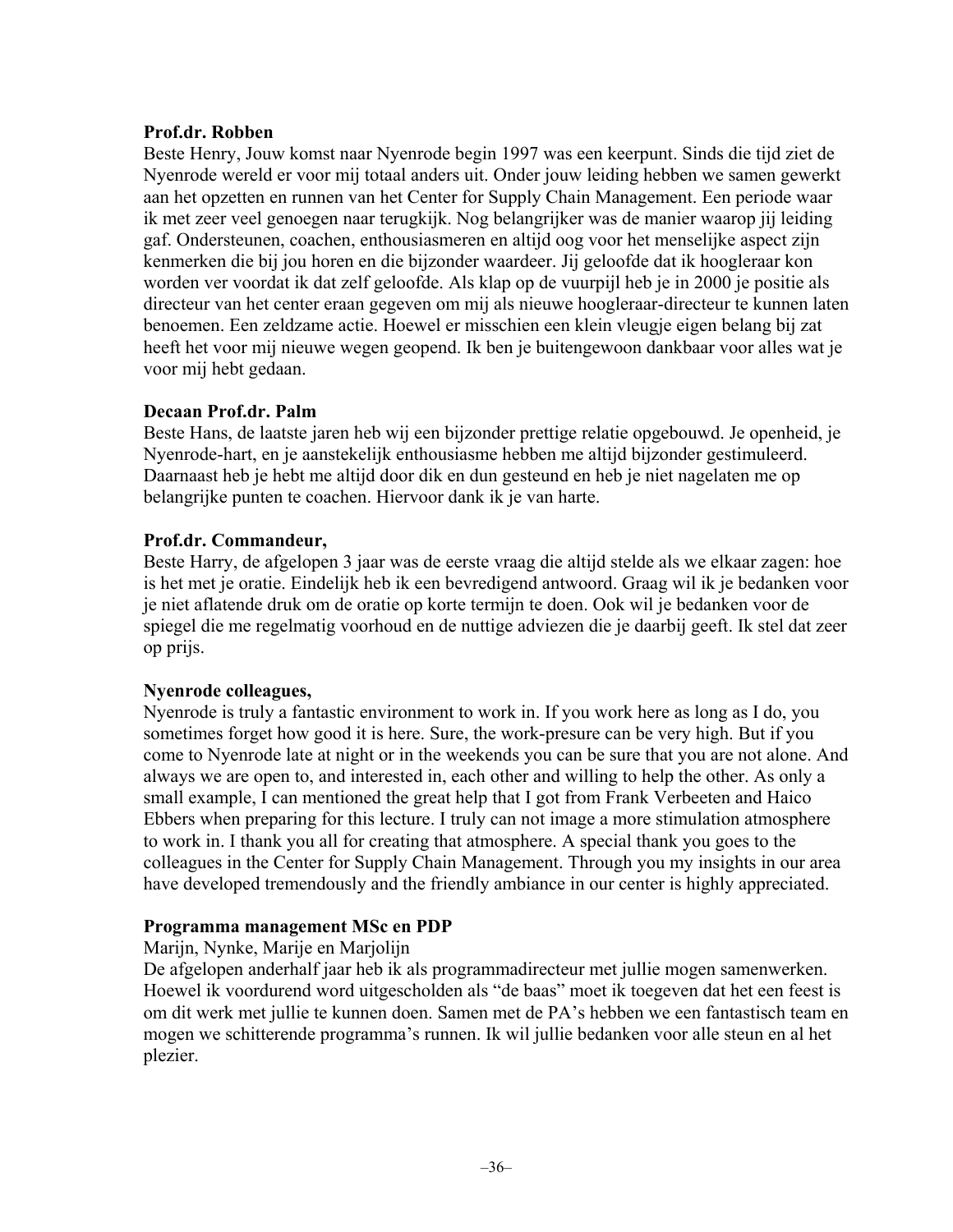#### **Wenche Asijee**

Lieve Wenche. In mijn onderzoek wordt een partnership als optimaal gedefinieerd. Wij weten samen dat een partnership niet alleen in wiskundige termen optimaal is maar ook in het echte leven. Ons leven. Ik dank je voor alles.

En ten slotte wil ik iedereen bedanken die de moeite heeft genomen om hier vandaag aanwezig te zijn. Thank you all for coming.

Ik heb gezegd.